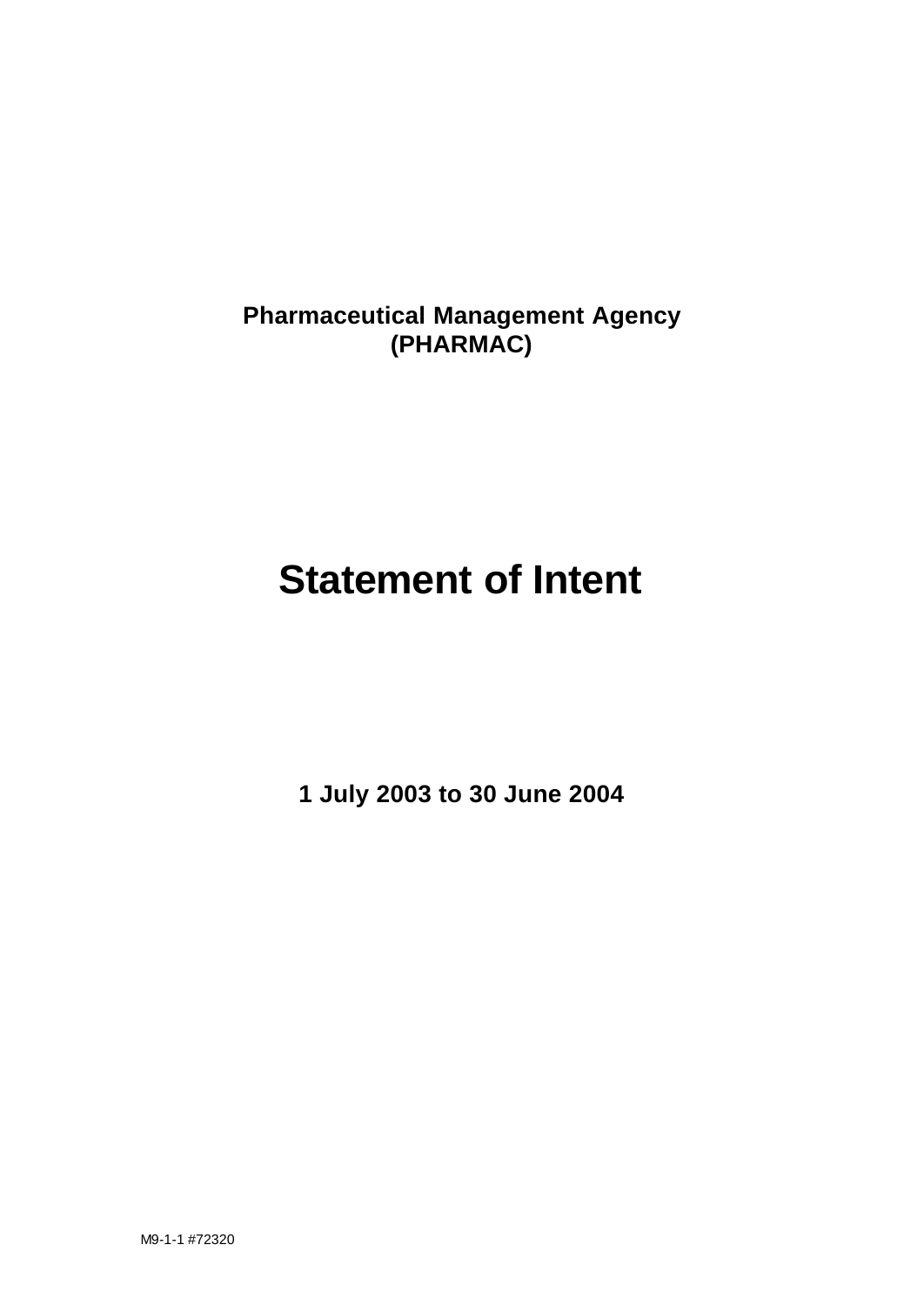| PART <sub>1</sub> | <b>PHARMAC'S OBJECTIVES AND STRATEGIC PRIORITIES</b>                                                                                                                                                                                                                                                                                                        | 4                                                     |
|-------------------|-------------------------------------------------------------------------------------------------------------------------------------------------------------------------------------------------------------------------------------------------------------------------------------------------------------------------------------------------------------|-------------------------------------------------------|
|                   | <b>PHARMAC'S Statutory Functions</b><br><b>Strategic Priorities</b><br>PHARMAC's aim in 2003/04<br><b>Key Activities</b><br>PHARMAC's Contribution to the Health Sector<br>Role of the Minister on behalf of the Crown<br>Board of PHARMAC on behalf of PHARMAC<br><b>Ownership Performance</b>                                                             | 4<br>4<br>6<br>$\overline{7}$<br>13<br>15<br>15<br>16 |
| <b>PART 2</b>     | <b>STATEMENT OF PLANNED PERFORMANCE</b>                                                                                                                                                                                                                                                                                                                     | 19                                                    |
|                   | Part A Purchase Objectives - Output: Management of Pharmaceutical<br>Expenditure<br>Activity One: Management of Community Pharmaceutical Expenditure<br>Activity Two: Management of Hospital Pharmaceutical Purchasing<br>Activity Three: Promotion of Responsible Use of Pharmaceuticals                                                                   | 19<br>19<br>23<br>24                                  |
|                   | Part B Ownership Performance                                                                                                                                                                                                                                                                                                                                | 26                                                    |
| <b>PART 3</b>     | <b>FINANCIAL AND OWNERSHIP INFORMATION</b>                                                                                                                                                                                                                                                                                                                  | 27                                                    |
|                   | Part A Statement of Accounting Policies<br><b>Reporting Entity</b><br><b>Measurement System</b><br><b>Accounting Policies</b>                                                                                                                                                                                                                               | 27<br>27<br>27<br>27                                  |
|                   | <b>Part B</b> Financial Statements<br>Projected Statement of Financial Performance<br><b>Projected Statement of Financial Position</b><br><b>Projected Cash Flow Statement</b><br>Projected Movement in Equity<br>Reconciliation of Net Surplus to Cash Flow from Operating Activities<br><b>Key Assumptions</b><br>Actual Results may differ from Forecast | 29<br>29<br>30<br>31<br>31<br>32<br>32<br>32          |
| PART <sub>4</sub> | <b>OTHER MATTERS</b>                                                                                                                                                                                                                                                                                                                                        | 33                                                    |
|                   | <b>Formal Reports</b><br><b>Informal Reports</b><br><b>Reports to Parliament</b><br><b>Information for Ministers</b>                                                                                                                                                                                                                                        | 33<br>33<br>33<br>33                                  |

**TABLE OF CONTENTS**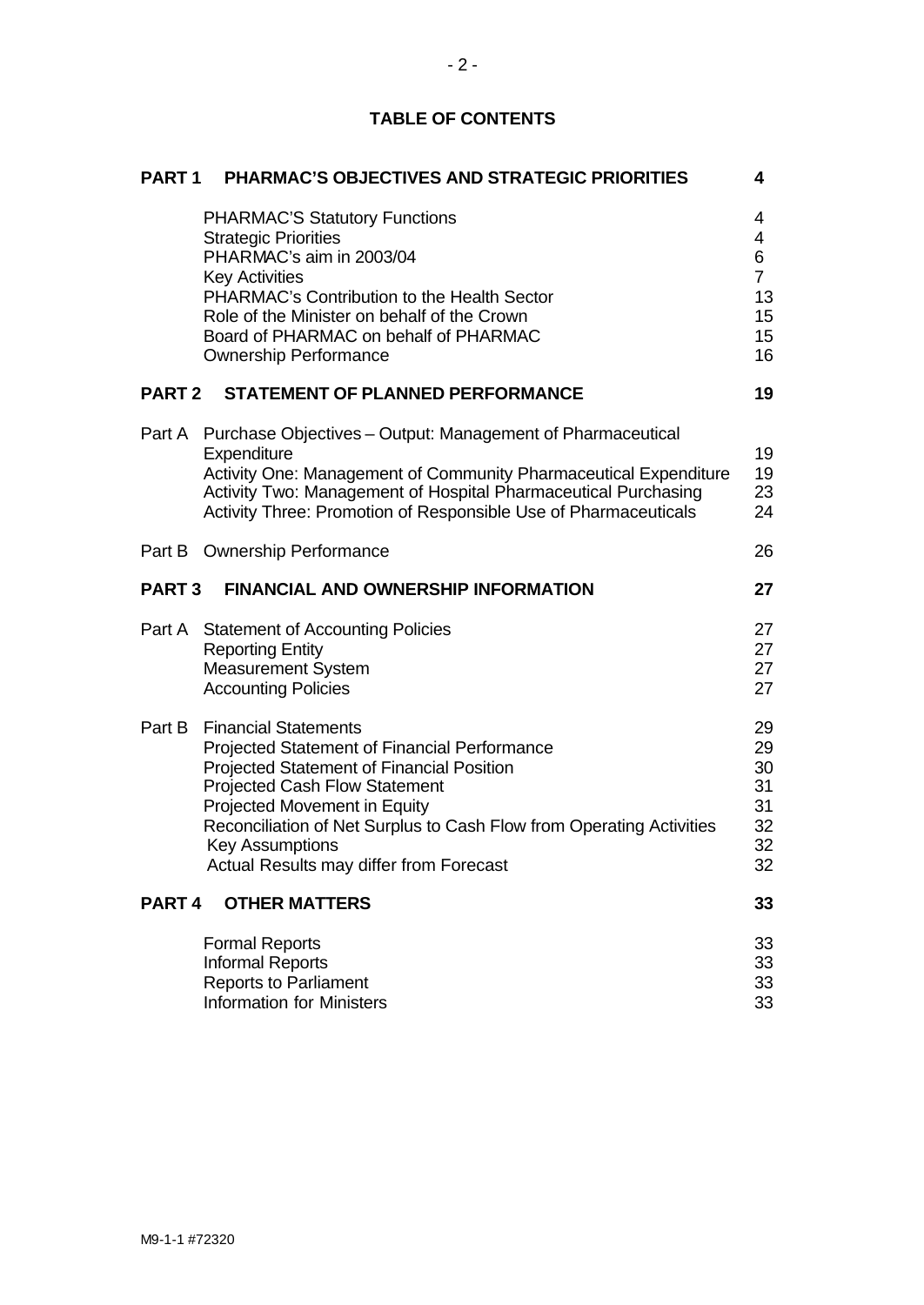# **FOREWORD**

The Pharmaceutical Management Agency (PHARMAC) has prepared this Statement of Intent (SOI) to meet the requirements of section 67(1) of the New Zealand Public Health and Disability Act 2000 (NZPHD Act).

The SOI outlines for Parliament the performance we have agreed with the Minister of Health (the Minister) to deliver for the year commencing 1 July 2003 to 30 June 2004.

In particular, this document specifies:

- $\triangleright$  the performance that PHARMAC will seek to achieve from 1 July 2003 to 30 June 2004;
- $\triangleright$  the ownership performance PHARMAC will aim to achieve during this time, specified in terms of financial performance, capability and risk management; and
- $\triangleright$  financial forecasts.

This specification of performance will be used as a basis for comparison against our actual performance when our annual report is prepared.

The community pharmaceutical budget for 2003/04 was confirmed in June 2003 and will be reflected in the completion of a Crown Funding Agreement to be signed in July 2003.

Should PHARMAC's purchasing intentions change significantly, PHARMAC will exercise its discretion under section 41H of the Public Finance Act 1989 (the PF Act) and produce a revised SOI.

hickory Washold

Richard Waddel **Chairperson** PHARMAC

June 2003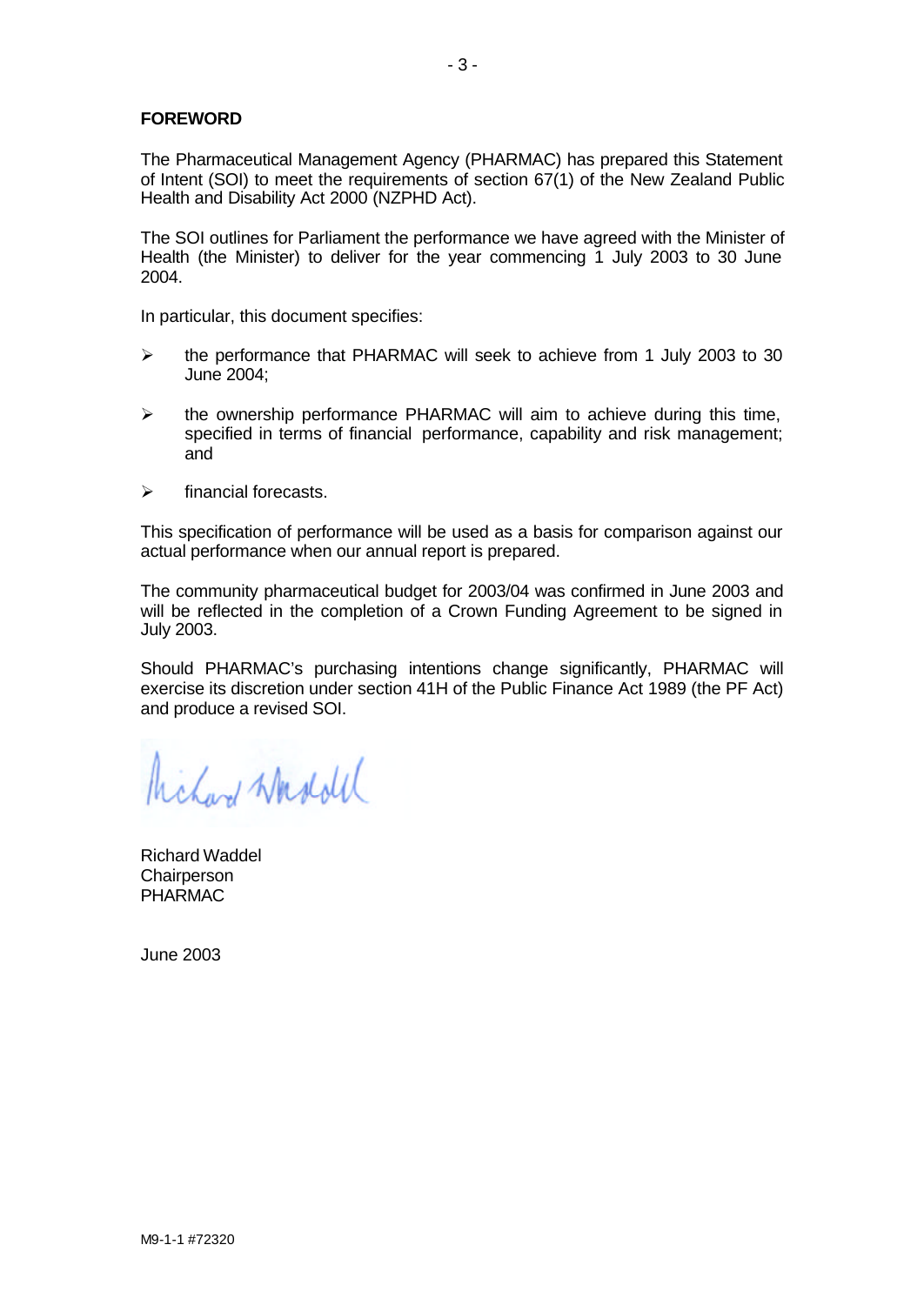# **PART 1 PHARMAC'S OBJECTIVES AND STRATEGIC PRIORITIES**

PHARMAC's objectives, as outlined in section 47 of the NZPHD Act, are to secure for eligible people in need of pharmaceuticals, the best health outcomes that are reasonably achievable from pharmaceutical treatment and from within the amount of funding provided.

#### **PHARMAC's Statutory Functions**

In accordance with section 48 of the NZPHD Act, the functions of PHARMAC are to perform the following within the amount of funding provided to it and in accordance with its annual plan and any directions given to it under section 65 of the NZPHD Act:

- a) to maintain and manage a Pharmaceutical Schedule that applies consistently throughout New Zealand, including determining eligibility and criteria for the provision of subsidies;
- b) to manage incidental matters arising out of (a) including, in exceptional circumstances, providing for subsidies for the supply of pharmaceuticals not on the Pharmaceutical Schedule;
- c) to engage as it sees fit, but within its operational budget, in research to meet the objectives set out in section 47(a) of the NZPHD Act;
- d) to promote the responsible use of pharmaceuticals; and
- e) any other functions it is for the time being given by or under any enactment, or authorised to perform by the Minister by written notice to the Board of PHARMAC after consultation with it.

As a result of an authorisation from the Minister in September 2001, under section 48(e) of the NZPHD Act, PHARMAC is authorised to manage the purchasing of any or all pharmaceuticals, whether used either in a hospital or outside it, on behalf of District Health Boards (DHBs).

#### **Strategic Priorities**

PHARMAC is known for its ability to meet challenging targets and its primary focus will continue to be managing pharmaceutical expenditure on behalf of DHBs. However, an increasingly important part of PHARMAC's focus is programmes aimed at promoting the responsible use of pharmaceuticals.

In 2001/02 PHARMAC developed six Strategic Priorities to guide its business activities over a three-year period. These are outlined below.

Strategic Priority 1: Management of pharmaceutical expenditure

*PHARMAC will ensure that the Pharmaceutical Schedule is managed in a manner that ensures that treatments are appropriately prioritised and listed, and maximises health outcomes from within the funding available.*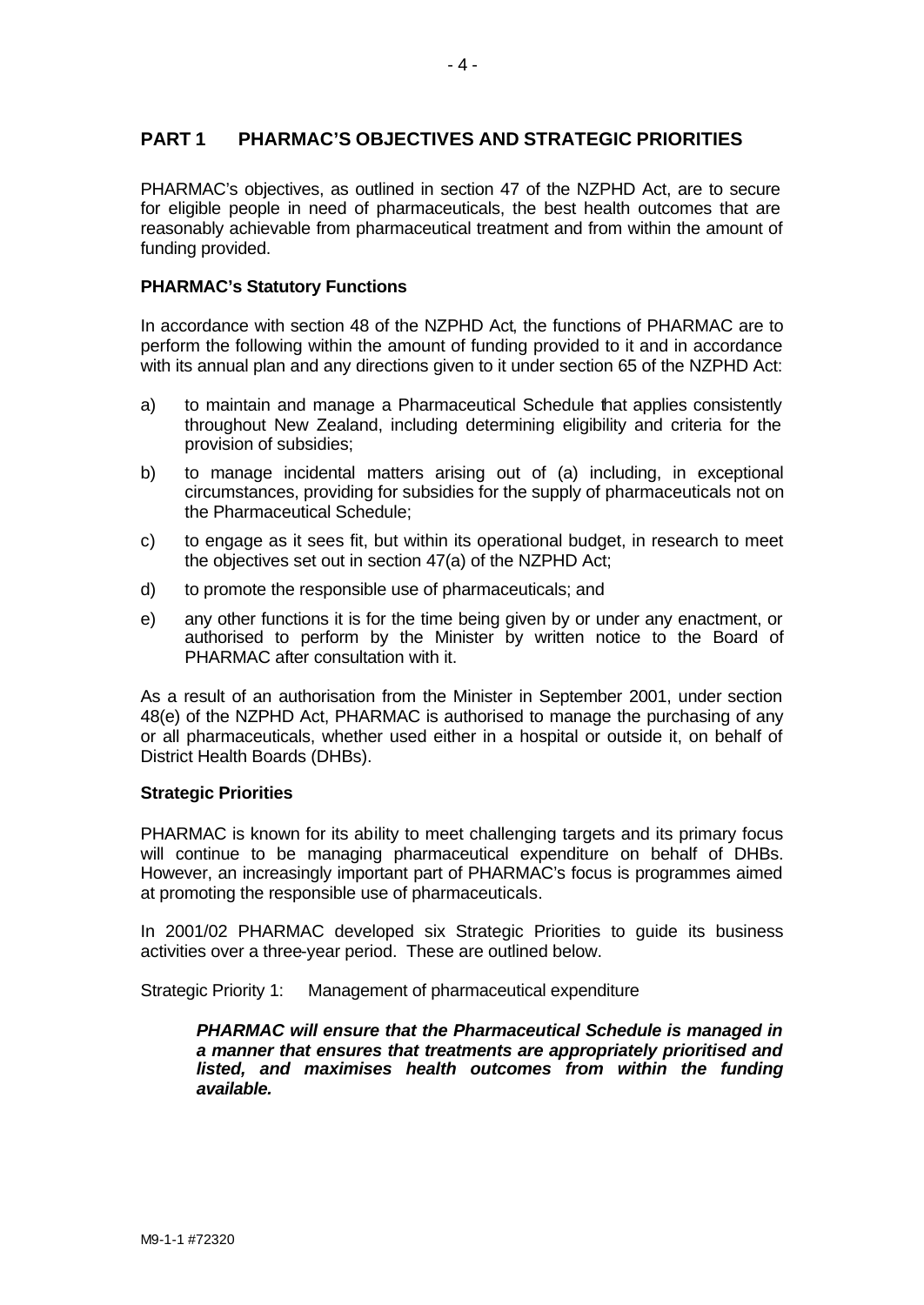Strategic Priority 2: Promoting the responsible use of medicines

*PHARMAC will engage in demand side management initiatives to influence clinician and patient behaviour to promote the cost effective, responsible use of pharmaceuticals in prescribing, and as an integrated part of the clinical decision making process.* 

Strategic Priority 3: Working with DHBs

*PHARMAC will work with DHBs to build an understanding of their needs and develop a two-way flow of information, and have processes in place for working on joint projects.*

Strategic Priority 4: Improving Maori utilisation of pharmaceuticals

*PHARMAC will engage in initiatives to contribute to the appropriate use of pharmaceuticals by Maori to improve health outcomes and health status.*

Strategic Priority 5: Improving relationships with stakeholders

*PHARMAC will develop its relationships with stakeholders through regular meetings and a clear communications strategy aimed at achieving a better understanding of PHARMAC's objectives in the wider public arena. Key relationships include the Minister, all politicians, other government agencies, clinicians, pharmacists, patients and their representative groups, Maori, and the pharmaceutical industry.*

Strategic Priority 6: Developing PHARMAC's internal capacity

*PHARMAC will ensure that it has the capability to meet its business objectives through the recruitment of staff with appropriate skills, experience and knowledge, the provision of an attractive working environment and through demonstrating the value it places on staff.* 

PHARMAC reviewed the strategic priorities identified above following planning sessions with staff and the Board of PHARMAC (Board) and considering feedback from stakeholders throughout the 2002/03 year and has concluded that those strategic priorities continue to require focus.

For 2003/04 PHARMAC has decided to expand strategic priority two to better reflect its current role. During 2003/04 PHARMAC's role in promoting the responsible use of pharmaceuticals will also include promoting the quality use of medicines, principally in a hospital context. Demand Side initiatives will also be aimed at influencing not only clinical behaviour but also the behaviour of other health practitioners.

PHARMAC has also identified two additional strategic priorities for 2003/04:

#### **Strategic Priority 7: National Hospital Pharmaceutical Strategy**

*PHARMAC will further develop and implement the National Hospital Pharmaceutical Strategy to assist DHBs with the management of expenditure on hospital pharmaceuticals. This will include progression of initiatives to ensure DHB hospitals can purchase key pharmaceuticals at the best possible prices, on-*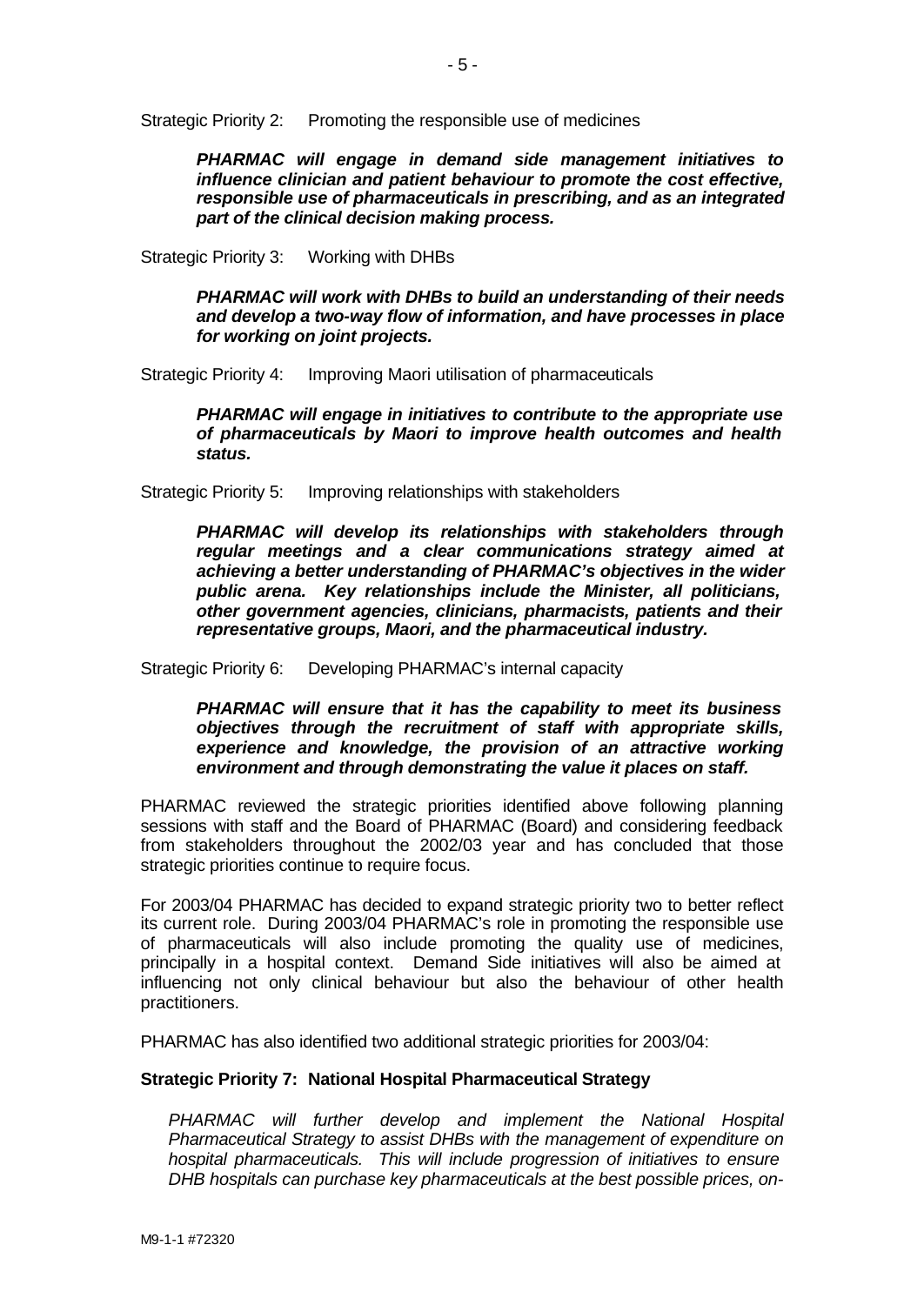*going assessment of the cost-effectiveness of new pharmaceuticals proposed to be used in hospitals, implementation of discretionary community supply provisions in the Pharmaceutical Schedule and further development and implementation of a quality use of medicines strategy for hospitals.* 

The introduction of this strategic priority recognises the consolidation of PHARMAC's role in managing the purchasing of hospital pharmaceuticals. This role was authorised by the Minister in September 2001 and has now become an established part of PHARMAC's business. PHARMAC expects this strategic priority to continue to be important in future years. From March 2004, PHARMAC will also conduct a review of the first 24 months of the National Hospital Pharmaceutical Strategy.

#### **Strategic Priority 8: Pharmacy dispensing volumes strategy**

*PHARMAC will work with DHBs on initiatives to reduce pharmaceutical dispensing volumes.*

In response to calls from pharmacists and patients, PHARMAC will continue to work with DHBs to develop and implement successful initiatives to address dispensing volumes and dispensing volume growth. The aim is to improve the quality of the service patients receive.

PHARMAC has already announced that it is considering implementing a partial return to 3 monthly or stat dispensing for approximately 50% of medicines currently subsidised. This could benefit patients by making it more convenient to get the full course of medicines prescribed by their health professional. This would aid compliance and lower the costs of access for many people, especially the old and those with mobility difficulties.

The stat dispensing initiative has arisen from a successful working relationship with DHBs that looks at improving the delivery of services across the different health agencies. It also represents an important opportunity to reallocate health dollars in priority areas. If the proposal goes ahead, PHARMAC estimates that DHBs will be able to invest around an extra \$35m a year (after the initial implementation transition costs) in improving current health services, or fund new initiatives with this money.

The stat dispensing initiative is consistent with the overall New Zealand Health Strategy, especially as it is based on co-operation across the health sector and because it allows additional services in priority areas to be funded. It is also consistent with the Primary Health Care strategy, as it lowers the costs of access to primary health care.

The PHARMAC Board will consider the stat dispensing proposal at a meeting in early July 2003. Regardless of the outcome of that meeting, PHARMAC will continue to work with DHBs in considering ways in which to address this strategic priority over the course of the 2003/04 year.

#### **PHARMAC's aim in 2003/04**

PHARMAC's aim in 2003/04 is to focus on:

 $\triangleright$  continuing to manage the Pharmaceutical Schedule effectively by listing products that will help achieve the objectives outlined in the New Zealand Health Strategy (Strategic Priority 1);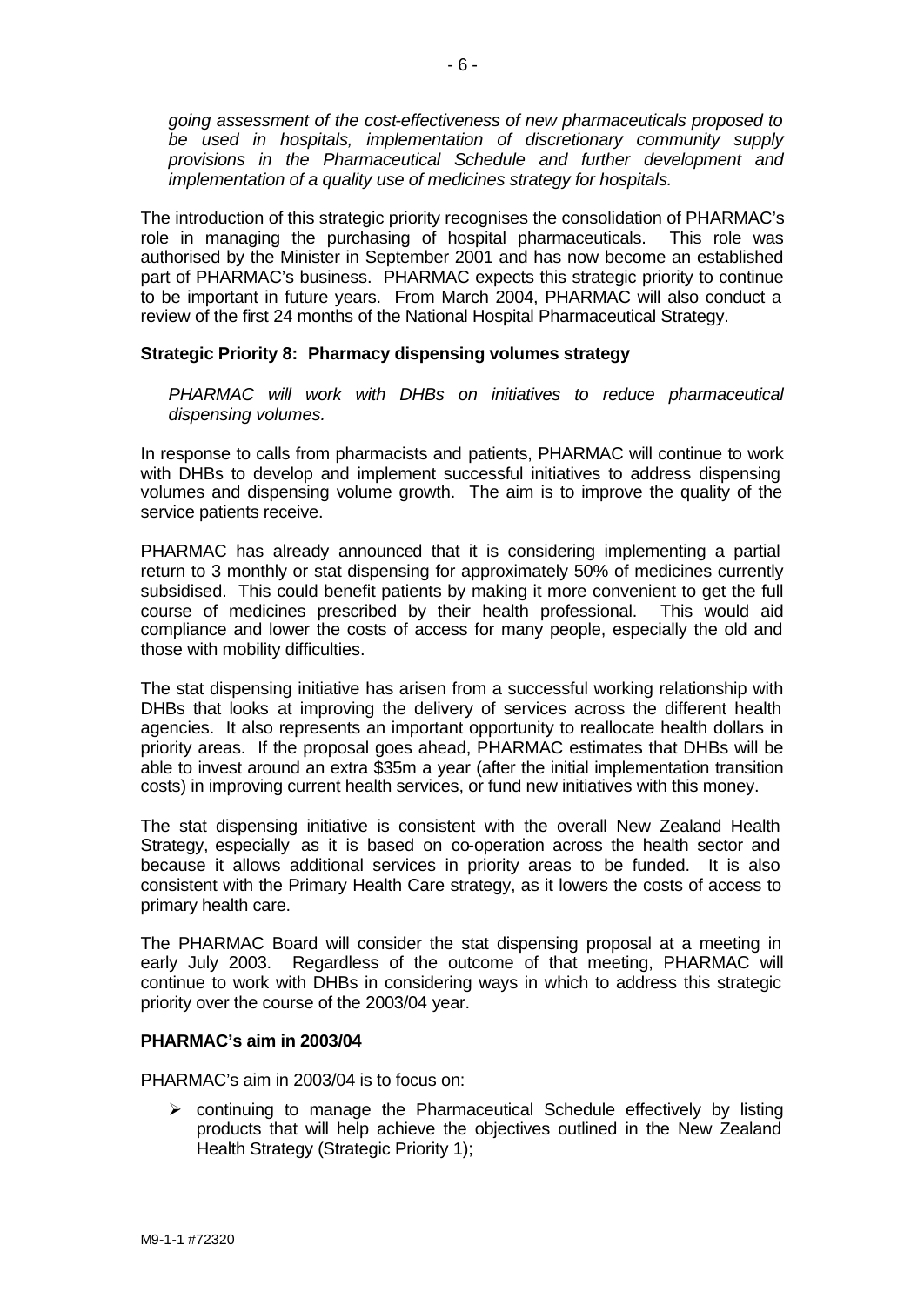- $\triangleright$  developing increasingly closer working relationships with DHBs so that optimal results are achieved from working co-operatively (Strategic Priority 3);
- $\triangleright$  developing further new initiatives with DHBs to support them in achieving their objectives (Strategic Priority 3);
- $\triangleright$  continuing to contribute to improvements in the health status of Maori through the appropriate use of pharmaceuticals in line with PHARMAC's Maori Responsiveness Strategy (Strategic Priority 4);
- $\triangleright$  continuing to seek consumer input through the Consumer Advisory Committee on the implementation of decisions and working with patient groups on specific issues (Strategic Priority 5);
- $\triangleright$  securing the ongoing benefits of nation-wide hospital pharmaceutical purchasing and continuing to seek synergies between the community and hospital pharmaceutical sectors (Strategic Priority 7);
- $\triangleright$  building on its role in promoting the responsible use of pharmaceuticals through continued use of effective education campaigns, distribution of information and developing tools to encourage appropriate prescribing and through the promotion of quality use of medicines in hospitals (Strategic Priority 2); and
- $\triangleright$  progressing the consideration of the dispensing volumes strategy (Strategic Priority 8).

As well as the key strategies outlined above, PHARMAC's future direction will focus on developing strategic alliances with others in the sector and maximising core competencies such as analysis and assessment tools which could be used as a blueprint for other areas of the health sector. These activities will ensure that PHARMAC continues to achieve excellent results in managing New Zealand's pharmaceutical budget while building relationships across the sector and offering its expertise to improve health and fiscal outcomes for New Zealand.

PHARMAC's plans for each of these strategic priority areas are set out in more detail below and in section 3 of PHARMAC's Annual Plan. In planning for these strategic priorities, PHARMAC has made a distinction between those priorities which encompass funding responsibilities (strategic priorities 1, 2 and 7) and those priorities which are intended to optimise PHARMAC's performance (strategic priorities 3, 4, 5, 6 and 8).

This distinction has also been used by PHARMAC in setting its performance targets for the year. Strategic priorities 1, 2 and 7 relate to purchase objectives which are set out in Section A of Part 2 of this Statement of Intent. Strategic priorities 3, 4, 5, 6 and 8 relate to ownership performance objectives which are set out in Section B of Part 2 of this Statement of Intent.

#### **Key activities**

#### ÿ **Managing Pharmaceutical Expenditure**

PHARMAC's success in managing the community pharmaceutical budget has been predominantly as the result of supply side initiatives managing price and, to some degree, the volume and mix components of pharmaceutical expenditure. Volume growth has been affected by targeting tools such as the Special Authority mechanism and mix growth has been affected by reference pricing and tendering.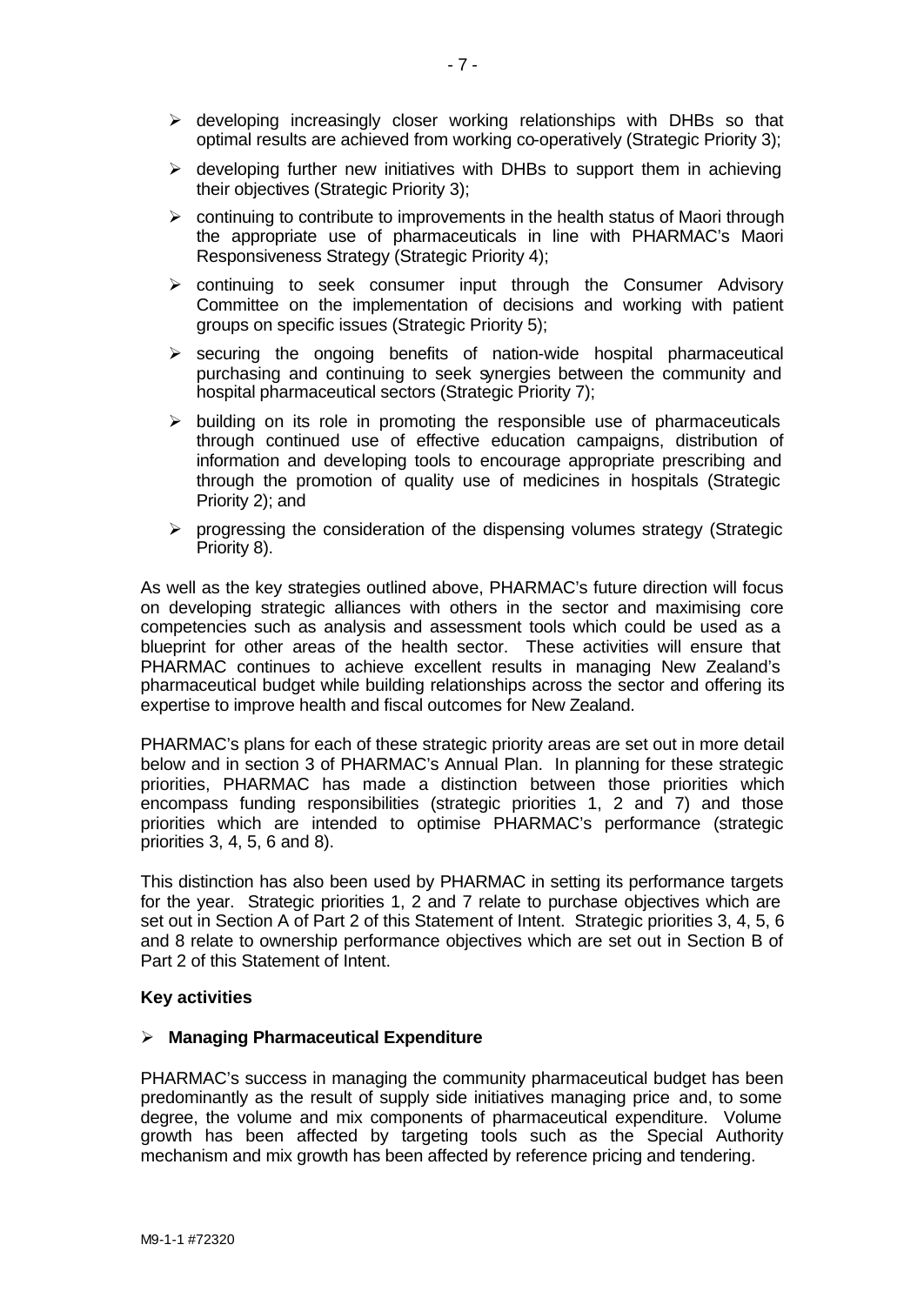The key strategic approaches that PHARMAC will adopt to manage the supply aspects of the pharmaceutical budget are:

- exploiting market opportunities to reduce the unit cost of pharmaceuticals, so that DHBs obtain better value on existing medicines and so that new investments can be funded;
- listing pharmaceuticals that are assessed as offering value for money within the budget that is available, so that health outcomes for the New Zealand population are improved;
- monitoring and managing our supplier contracts, so that DHBs receive the full benefit of our supply agreements;
- managing and enhancing our relationships with all our stakeholders, so that our stakeholders perceive PHARMAC as an effective and valuable organisation.

PHARMAC is focusing on obtaining the most value from the tender for 2003/04. In particular, when key products in therapeutic groups come off patent, we will be looking to ensure maximum value by reviewing opportunities to apply reference pricing, or to use other aspects of PHARMAC's negotiation strategies in an effort to get the best value for DHBs' investment in medicines.

Whether we are able to make significant new investments in medicines during 2003/04 will depend on:

- the available budget;
- the success of our negotiation strategies in managing the existing budget; and
- whether any additional funds are released from the proposed strategy to manage dispensing volumes.

The investment opportunities that we have identified for 2003/04 fall within the following therapeutic groups:

- Oncology and Immunosuppression
- Nervous System
- Infections
- Diabetes
- Musculoskeletal

The drug cost portion of pharmaceutical expenditure - after rebates - is budgeted to be \$539 million (excluding GST) during 2003/04. This represents just under 5% growth from projected actual expenditure in 2002/03.

The underlying growth from using newer more expensive medicines and volumes are forecast to continue trending upward. These increases will, to some extent, continue to be offset by savings and rebates.

The graph below shows actual expenditure for the past 10 years, the projected outturn 2003, the budget for the current year, and forecast expenditure for the following two years.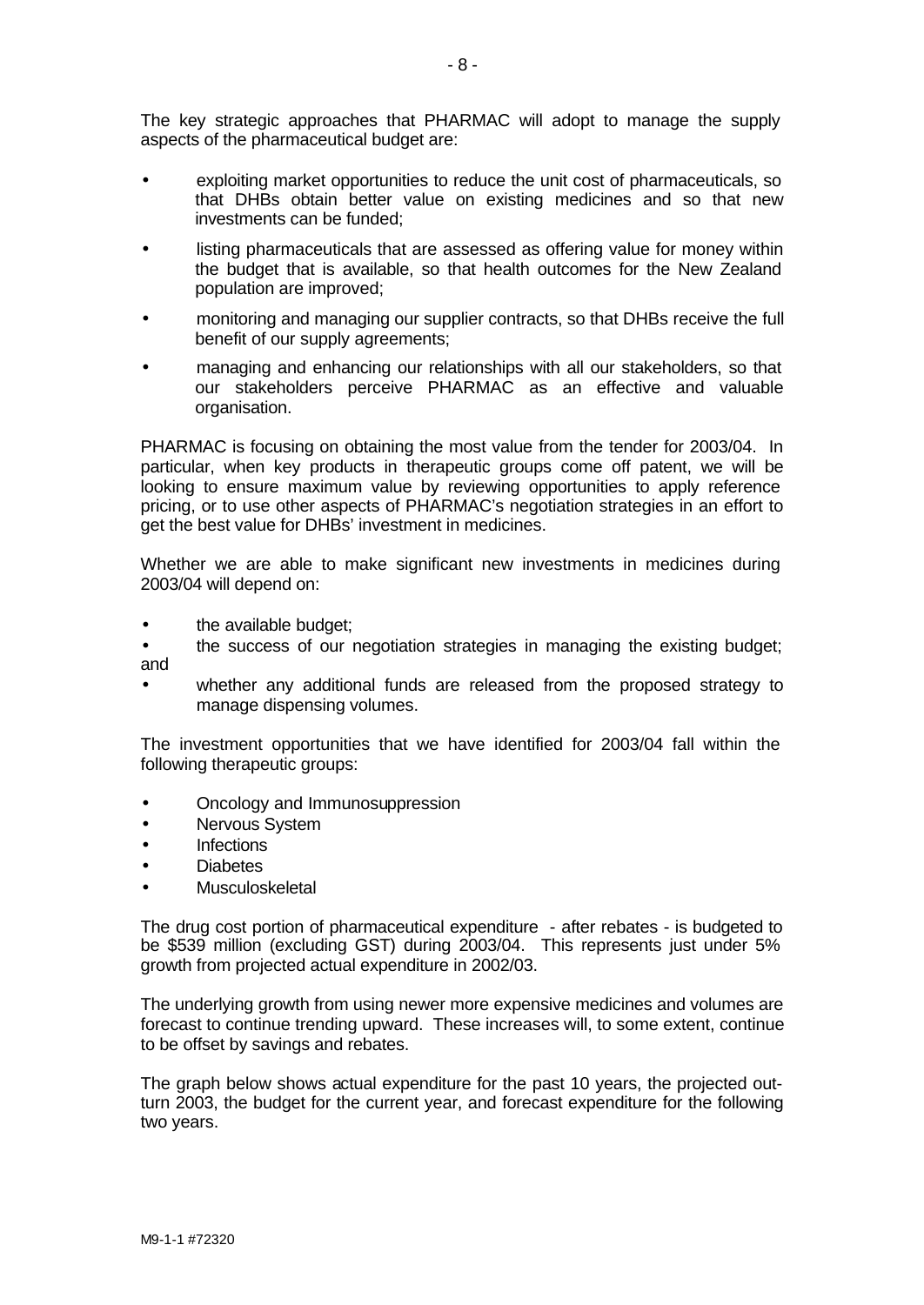#### **Pharmaceutical Expenditure**



The focus of Supply Side transactions (PHARMAC defines transactions as agreements with suppliers to reduce prices or manage expenditure of individual or groups of pharmaceuticals) is to improve the value of the Government's expenditure on pharmaceutical subsidies. This is achieved by improving value for money by lowering subsidies and improving the quality of expenditure by investing in superior medicines.

This year PHARMAC will apply rigorous attention to management of new investments and savings with a view to managing expenditure within target. This activity allows us to lower subsidies, counteracting the 10% underlying growth in the market due to increasing volumes and a shift from the use of cheaper to more expensive drugs.

PHARMAC will aim to continue to achieve significant savings as a result of price reductions for at least another one to two years.

New pharmaceuticals will continue to be evaluated using our pharmaco-economic tools. Priorities for funding will be established based on the projected cost-quality adjusted life year (QALY) ratio, with low ratio products having higher priority. We will also consider the other features of the products, such as how well they meet PHARMAC's Decision Criteria.

The following chart shows the impact of the successful implementation of a range of savings transactions as well as continuing to earn rebates. Rebates are an increasingly important part of PHARMAC's financial performance increasing from \$20.1 million in 2000/2001 to \$34.4 million in 2001/2002 and \$67.8 million in 2002/03. Rebates are forecast to be \$55.4 million in 2003/2004. This represents a slight decrease on rebates for 2002/03 as a consequence of the expiry of a patent on a product that currently provides a major rebate.

The line showing estimated expenditure without PHARMAC intervention highlights the strong underlying growth, of 10% per annum, that exists for pharmaceuticals. This line is calculated by assuming that without PHARMAC's intervention, subsidies would have remained at the same level as those applying in 1993. It, therefore, does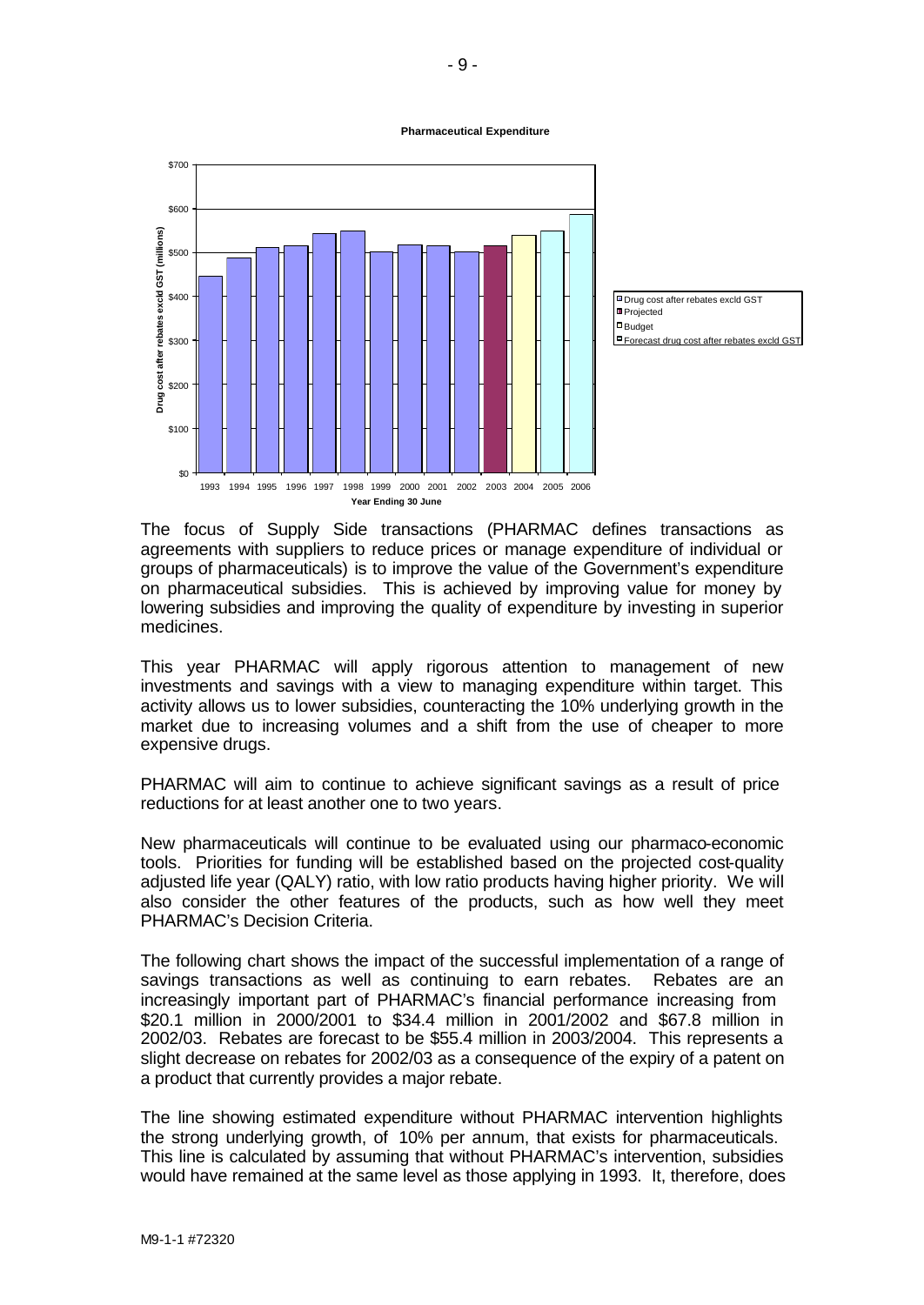not show the effect PHARMAC has had on expenditure as a result of exercising control of new listings.



**Impact of PHARMAC on Drug Expenditure over time**

#### ÿ **Demand Side activities**

PHARMAC's Demand Side team undertakes activities to address PHARMAC's legislative function to promote the responsible use of pharmaceuticals. PHARMAC will continue with Demand Side initiatives which are aligned with the New Zealand Health Strategy and other key health strategies. Campaigns being run in 2003/04 include:

- the very successful annual "Wise Use of Antibiotics" Campaign;
- the cardiovascular risk management campaign "One Heart Many Lives" which is being piloted in Gisborne (Maori and mainstream focus) and Porirua (Pacific peoples focus), and which will be evaluated in 2003/04 before consideration is given to it being launched nationally; and
- the national Asthma Management campaign, promoting the responsible use of inhaled corticosteroids.

PHARMAC also contracts for services to promote the responsible use of pharmaceuticals, and ensures that the contracted services are aligned with activities undertaken by DHBs in their contracting with IPAs and PHOs. An example of this is the asthma campaign launched in February 2003 which was co-ordinated by PHARMAC, funded with the support of the DHBs and supported by a broad cross section of the medical community including general practitioners, asthma educators, nurses and pharmacists. PHARMAC is also working with DHBs to ensure that external agencies contracted to undertake pharmaceutical demand services are aligned.

Where possible, PHARMAC will work in collaboration with key stakeholders. Examples of campaign collaboration include involving pharmacy groups, general practice organisations, the NZ Guidelines Group and the Asthma and Respiratory Foundation of NZ in the Asthma Management Campaign; and the National Heart Foundation and Sport and Recreation NZ in the "One Heart Many Lives" campaign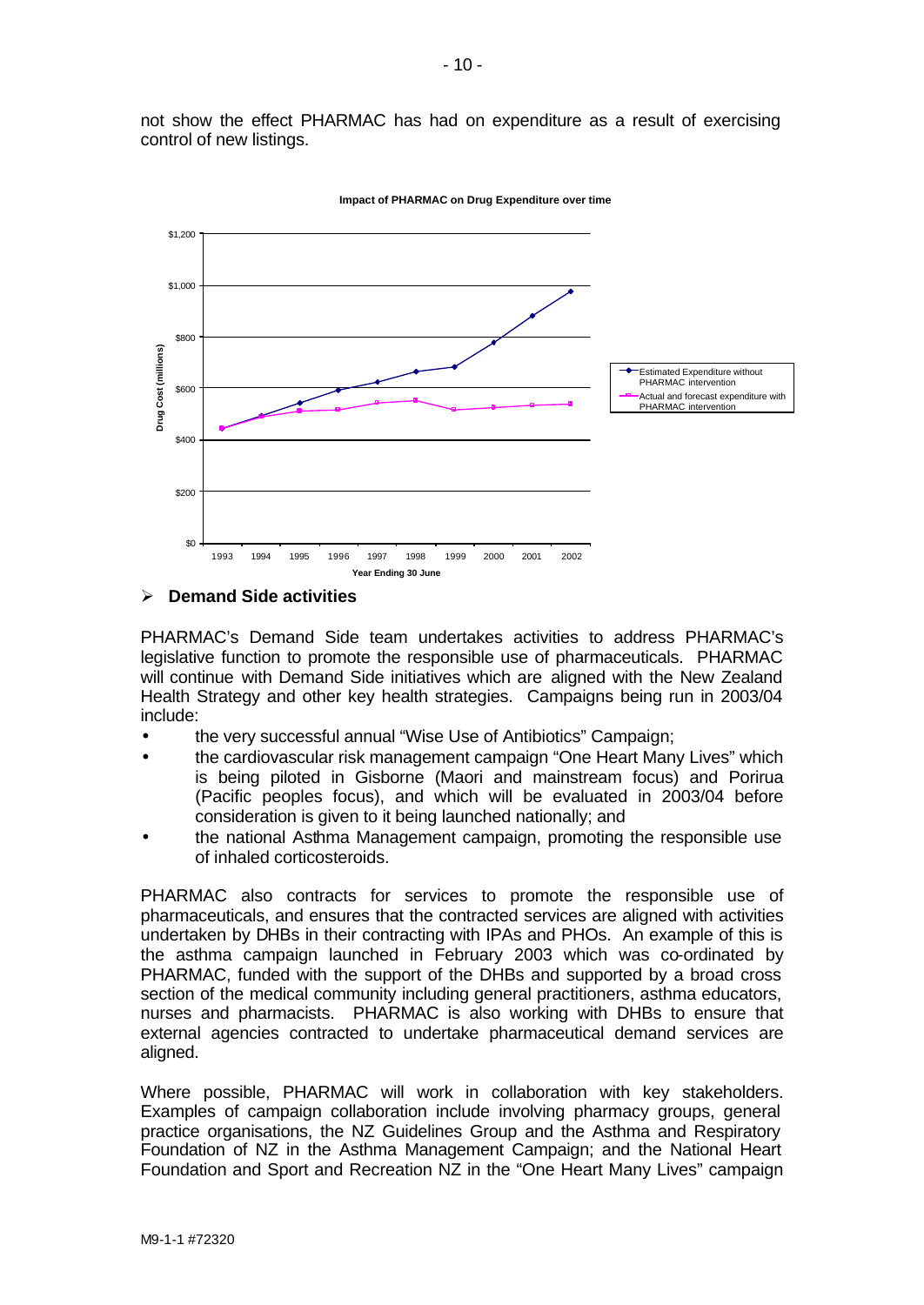pilot. PHARMAC will act upon requests from clinicians and communities for clinical resources; assist in the implementation of PHARMAC Supply Side contracting initiatives and assist in implementation of PHARMAC's Maori responsiveness strategy through the development of culturally appropriate resources.

PHARMAC recognises the developing role of PHOs and the growing role of various health professionals, such as nurse prescribers, in the prescribing continuum. To this end, PHARMAC is working closely with the Ministry of Health and DHBs to ensure that PHARMAC Demand Side management and the pharmaceutical referred services component of PHO contracts are aligned.

Changing attitudes, expectations and behaviour of individuals and agencies takes time. PHARMAC will use recognised adult education techniques to elicit behaviour change in health professionals and social marketing techniques to elicit behaviour change in patient groups. PHARMAC is committed to projects in this area that have measurable outputs and/or outcomes over the medium term and aim to change prevailing paradigms.

# ÿ **Hospital Purchasing**

In the 10 months following the Minister of Health's approval of the National Hospital Pharmaceutical Strategy, PHARMAC has implemented national procurement contracts for DHB Hospitals that are expected to produce savings of about \$9.5 million per year (of an approximately \$140 million total spend on hospital pharmaceuticals). Further savings are expected from a tender currently in progress, involving savings of approximately \$2 million in the year ending 30 June 2004 and \$3.5 million in the year ending 30 June 2005. PHARMAC and the Hospital Pharmaceutical Advisory Committee (HPAC) will consider further pricing initiatives and/or an expansion of these initiatives during this year.

PHARMAC has also established processes for assessing the cost-effectiveness of pharmaceuticals that DHB Hospitals are considering adding to their formularies. DHB Hospitals are not obliged to follow any recommendations made by PHARMAC. However, the process is aimed at improving DHB Hospitals' own assessments, encouraging debate about the relative merits and disadvantages of new pharmaceuticals, and enhancing overall decision-making. Following a review of the newly established assessment processes in May 2003, PHARMAC will continue to promote and develop these processes, the effect of which will evaluated with the rest of the National Hospital Pharmaceutical Strategy after March 2004.

In order to collate national hospital pharmaceutical utilisation data without imposing onerous IT or data coding requirements on DHB Hospitals, PHARMAC is developing a reporting system which enables DHB Hospital pharmacy sites to report their monthly usage of pharmaceuticals to PHARMAC. All DHB Hospitals sites are now regularly reporting usage to PHARMAC.

# **(a) Discretionary Community Supply provisions**

DHB Hospitals have been dispensing a number of pharmaceuticals for use in the community that are not listed on the Pharmaceutical Schedule. This practice is inconsistent with the NZPHD Act which requires that DHBs comply with the Pharmaceutical Schedule. PHARMAC recognises that there are some pharmaceuticals not currently listed on the Pharmaceutical Schedule the use of which in the community by hospital out-patients is justifiable on the grounds of cost-effectiveness (whether generally or in individual cases). To cover these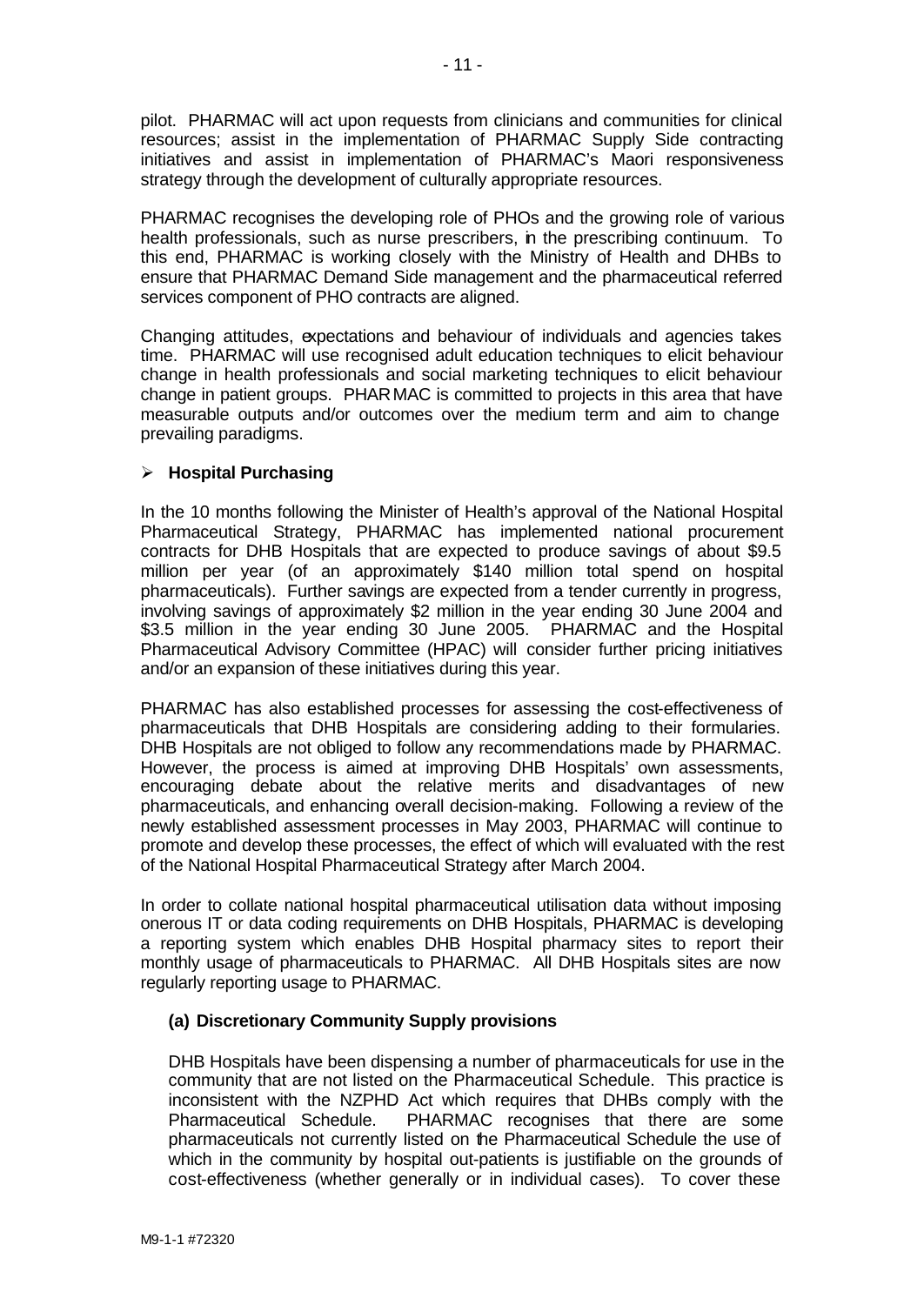cases, PHARMAC's Board has approved two new provisions of the Pharmaceutical Schedule for implementation on 1 July 2003. The provisions, which are detailed in Section H of the Pharmaceutical Schedule, are known as "Discretionary Community Supply (DCS)" and "Hospital Exceptional Circumstances (Hospital EC)."

# **(b) Quality Use of Medicines Strategy**

Since approval of the National Hospital Pharmaceutical Strategy, PHARMAC has, in conjunction with HPAC, further developed the third initiative of the Strategy – a Quality Use of Medicines (QUM) Strategy for DHB Hospitals. PHARMAC will establish a National QUM Advisory Committee with which it will, in consultation with DHBs, develop a programme of QUM projects for DHB Hospitals aimed at optimising medicines outcomes and minimising medicationrelated risks for patients. PHARMAC's role will be to develop nationally consistent material in relation to each project to assist DHB Hospitals with their implementation and to monitor participation and outcomes.

# ÿ **Exceptional Circumstances**

PHARMAC has responsibility for the management of exceptional circumstances (EC) which enables the approval of treatment for patients who have a high need for pharmaceuticals that are not otherwise subsidised and who meet certain criteria.

During 2003/04 new Discretionary Community Supply (DCS) and Hospital Exceptional Circumstances (Hospital EC) provisions will be implemented to recognise that there are some pharmaceuticals not currently listed on the Pharmaceutical Schedule the use of which in the community by hospital out-patients is justifiable on grounds of cost-effectiveness (whether generally or in individual cases). The EC Panel will expand its role to also deal with applications for Hospital EC.

# ÿ **Building Relationships**

PHARMAC and DHBs have been developing a co-operative relationship since their inception in 2000. PHARMAC has extended its working relationship with DHBs during 2002/03 to examining new opportunities as part of the Budget negotiation. In setting the 2003/04 pharmaceutical budget, a new level of co-operation was agreed with the inclusion of disease statement and efficiency related activities in our shared work programme.

This co-operation builds on the PHARMAC/DHB Relationship Agreement which was entered into in January 2002. During 2003/04 PHARMAC expects to work with DHBs to update the Relationship Agreement reflecting new intiativies and the increasing amount of interaction between PHARMAC and DHBs. PHARMAC will continue to work with DHBs in connection with the pharmaceutical budget, including forecast expenditure, new investments and management of rebates; management of the Exceptional Circumstances Scheme; provision of information; joint initiatives; and hospital pharmaceutical purchasing. DHBs will also work with PHARMAC on initiatives to promote the responsible use of pharmaceuticals, such as contributing to the development work on projects aimed at improving access to prescribing information. PHARMAC worked with DHBs on the proposal to implement changes to Section F of the Pharmaceutical Schedule, to allow the increased use of 'stat' or one off dispensing. If this proposal goes ahead it is expected to allow DHBs to reinvest money into other priority health services. Other initiatives that PHARMAC is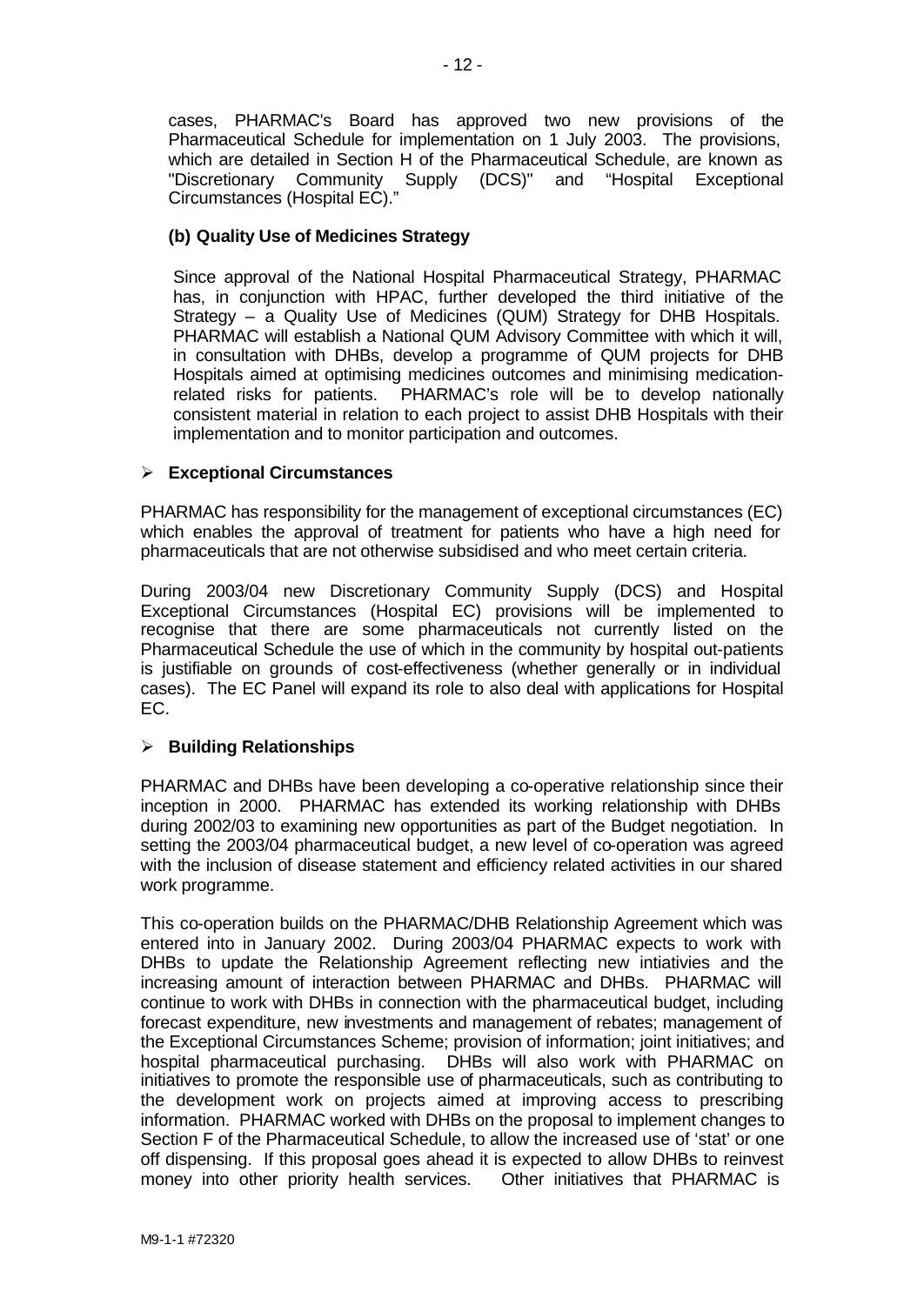considering in conjunction with DHBs and the Ministry of Health include the possibility of PHARMAC assisting with overall health management such as by taking responsibility for laboratory supply side activities; laboratory demand side activities; vaccine purchasing; and negotiating the purchase of other hospital consumables.

PHARMAC continues to expect underlying growth from the use of newer more expensive drugs rather than older less expensive alternatives. PHARMAC is committed to influencing the volume and mix of drugs prescribed. That is, ensuring that New Zealanders have access to medicines listed on the Pharmaceutical Schedule and they are taken appropriately.

The continued implementation of a Maori Responsiveness Strategy and the ongoing work of the Consumer Advisory Committee are tangible mechanisms through which PHARMAC will seek further community engagement and analyse issues. The Consumer Advisory Committee provides input to the PHARMAC Board from a patient or consumer perspective and is expected to focus primarily on issues around PHARMAC's Demand Side activities.

PHARMAC also has a very important relationship with the Ministry of Health. The Ministry acts as the agent of the Minister in negotiating, communicating and clarifying the Minister's expectations and in monitoring PHARMAC's performance against the Annual Plan and the Crown Funding Agreement. PHARMAC works closely with HealthPAC and NZHIS (which are divisions of the Ministry) in carrying out its statutory objectives.

PHARMAC's performance in a number of areas is dependent upon receiving data from HealthPAC and upon HealthPAC's assistance in implementing new initiatives. The performance of PHARMAC therefore depends upon HealthPAC meeting agreed deliverables in a timely manner. Data received from HealthPAC is stored on PHARMAC's behalf within the Pharmhouse data warehouse by NZHIS. PHARMAC's continued timely access to this data and involvement in the processes surrounding the structure and governance of the data warehouses are critical to PHARMAC's ongoing performance.

PHARMAC has service agreements with each of HealthPAC and NZHIS which set out the expectations of each party in dealing with the other. HealthPAC has recently indicated its intention to charge PHARMAC for the costs of implementing proposals that necessitate changes to HealthPAC's systems. These costs have not been provided for in PHARMAC's operating budget for 2003/04. To the extent that PHARMAC and the Ministry agree that PHARMAC should bear these costs, PHARMAC and the Ministry will also need to agree on how these costs will be funded.

# **PHARMAC's contribution to the Health Sector**

PHARMAC continues to have a critical role in acting as an agent of DHBs to manage pharmaceutical expenditure. This role will continue to evolve through the implementation of the hospital pharmaceutical strategy; PHARMAC's management of the Exceptional Circumstances Scheme; and joint projects with DHBs aimed at improving health outcomes through the appropriate use of pharmaceuticals. Timely availability of expenditure data is vital to PHARMAC's management of pharmaceutical expenditure.

As noted above, as part of its role in managing hospital pharmaceuticals, PHARMAC is helping to develop a Quality Use of Medicines strategy that aims for a better co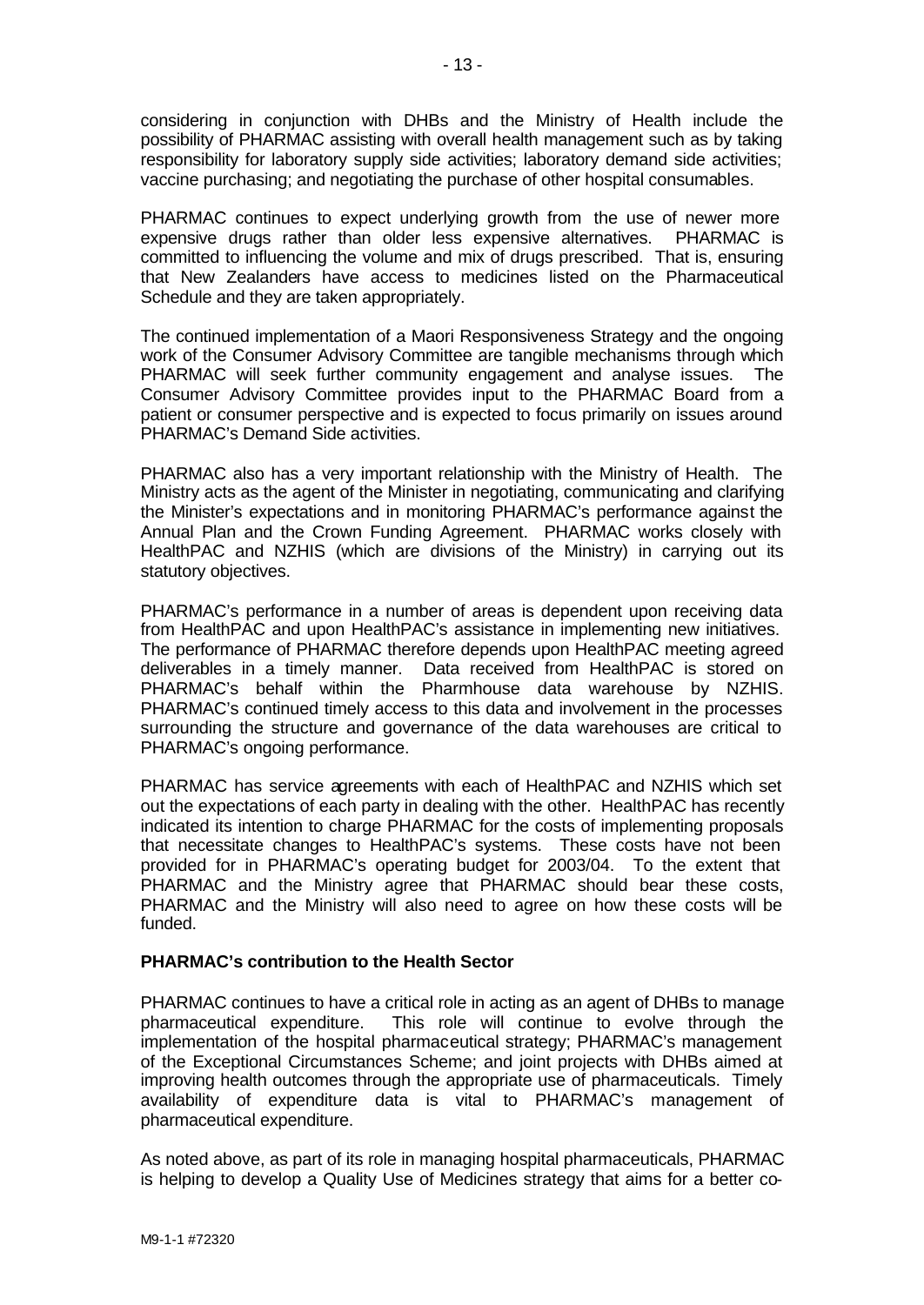ordinated approach to the quality use of pharmaceuticals in hospitals. The aim of the strategy is to ensure that patients have access to the highest standard of care and best possible health outcomes from pharmaceuticals used in hospitals. Longer term the strategy could be integrated with similar strategies in the primary care sector and with initiatives in the community already developed by PHARMAC as part of its role to promote the responsible use of pharmaceuticals.

PHARMAC continues to implement the Maori Responsiveness Strategy with the aim of improving PHARMAC's responsiveness to Maori. Two key areas of the strategy are: improving business planning processes by establishing Maori health priorities and ensuring focus on those priorities; and increasing PHARMAC's responsiveness to Maori health issues by improving data collection processes to explicitly address Maori issues and by improving consultation processes so that the expertise of more Maori providers and health professionals is included.

PHARMAC has improved representation of Maori across the organisations, with the appointment of a Maori Board Member, a Maori member of PTAC, and three Maori members of the Consumer Advisory Committee. This will be further strengthened with internal appointments and specific PTAC subcommittee appointments on Maori health priority areas.

PHARMAC is also aware that this is an on-going and adaptive process and will continue to look for opportunities to improve the delivery and responsiveness to Maori in the provision of pharmaceuticals and quality health advice.

PHARMAC will continue to develop its relationships with its key stakeholders. PHARMAC is working with DHBs to ensure increased efficiency in the sector, particularly in the delivery of medicines, and with disease state management activities. In response to calls from pharmacists and patients, PHARMAC will continue to work with DHBs to consider initiatives to address dispensing volumes and dispensing volume growth. The aim is to improve the quality of the service patients receive. The stat dispensing proposal is consistent with the overall New Zealand Health Strategy, especially as it would allow additional services in priority areas to be funded. It is also consistent with the Primary Health Care Strategy, as the proposal would lower the costs of access to primary health care for patients.

With the use of expenditure data provided by HealthPAC, PHARMAC will continue to provide regular reports on pharmaceutical expenditure to DHBs and continue to assess the form and content of these reports in response to feedback from DHBs. PHARMAC will also continue to meet regularly with its stakeholders in order to achieve close working together and ensure that the sector works co-operatively on shared goals and priorities. Part of this co-operation has been ensuring that increased sector efficiency is recognised in an improved pharmaceutical budget. This will ensure that access to needed medicines will continue to improve.

PHARMAC will continue to develop its capability and seek to advance health improvement through sharing its knowledge base with other parts of the health sector and through learning from others in the health sector. PHARMAC will focus on developing strategic alliances with others in the sector and maximising core competencies such as analysis and assessment tools which could be used as a blueprint for other areas of the health sector.

# **Role of the Minister on behalf of the Crown**

The Minister is accountable to Parliament for the overall performance of PHARMAC.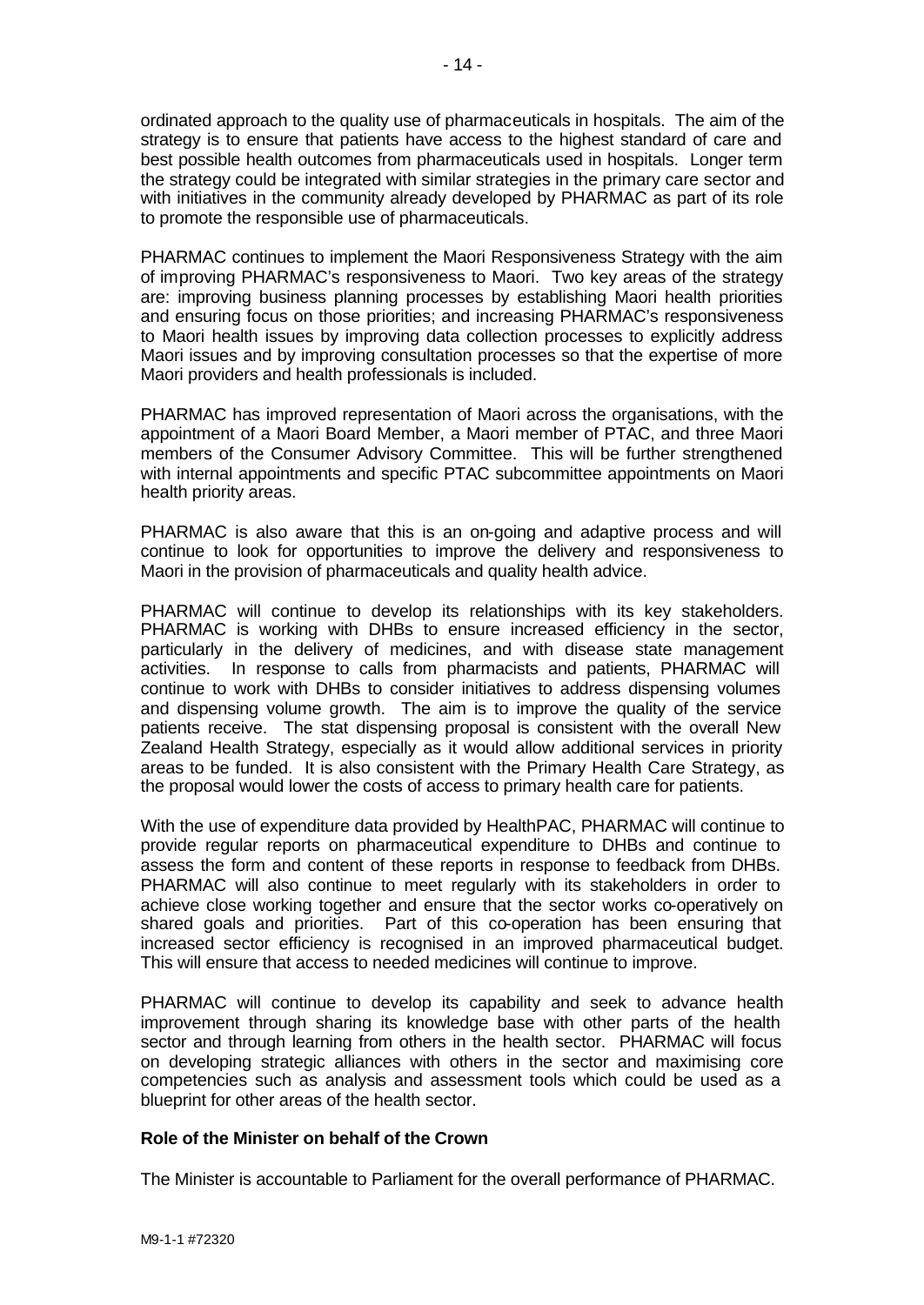As set out in the PHARMAC Crown Funding Agreement for 2003/04, the role of the Minister in relation to the performance of PHARMAC is to:

- $\triangleright$  indicate to PHARMAC priority areas for Government through various strategy documents such as the New Zealand Health Strategy, the New Zealand Disability Strategy and related strategies;
- $\triangleright$  obtain Parliamentary appropriations with which to fund PHARMAC;
- $\triangleright$  set expectations that inform and guide PHARMAC's high level planning as part of the process of preparing, and agreeing to, any Annual Plan and Crown Funding Agreement and commenting on any Statement of Intent;
- $\triangleright$  agree to the performance measures contained in the Crown Funding Agreement;
- $\triangleright$  monitor the performance of PHARMAC against the Crown Funding Agreement;
- $\triangleright$  appoint members of the Board;
- $\triangleright$  hold the Board accountable for its performance;
- $\triangleright$  require compliance by DHBs with legislative requirements and with other obligations specified in their Crown Funding Agreements with respect to the Pharmaceutical Schedule; and
- $\triangleright$  undertake the duties and exercise the powers of a Responsible Minister as set out in the PF Act.

The Minister is not responsible for the day-to-day activities of PHARMAC. That is the responsibility of the Board.

The Ministry of Health (Ministry) acts as the Minister's agent in the Minister's relationship with PHARMAC, with respect to negotiating, communicating and clarifying the Minister's expectations and in negotiating the Annual Plan and Crown Funding Agreement and commenting on the Statement of Intent. The Ministry also acts as the Minister's agent in monitoring PHARMAC's performance against these documents, including the management of risk. The Minister's ownership expectations of PHARMAC are more fully communicated in the Crown's Statement of Ownership Expectations of PHARMAC.

#### **Board of PHARMAC on behalf of PHARMAC**

The Board is accountable to the Minister of Health for the performance of PHARMAC.

All decisions relating to the operation of PHARMAC are made by or under the authority of the Board. The Board has all powers necessary for the governance and management of PHARMAC. The Board is to ensure that PHARMAC delivers its Output, achieves the financial performance and provides the reports specified in its Crown Funding Agreement and complies with all other requirements associated with its objectives, powers, obligations and functions under the NZPHD Act. The Board is responsible for agreeing PHARMAC's accountability documents with the Minister of Health.

The Board will comply with the duties and requirements placed on it by the PF Act .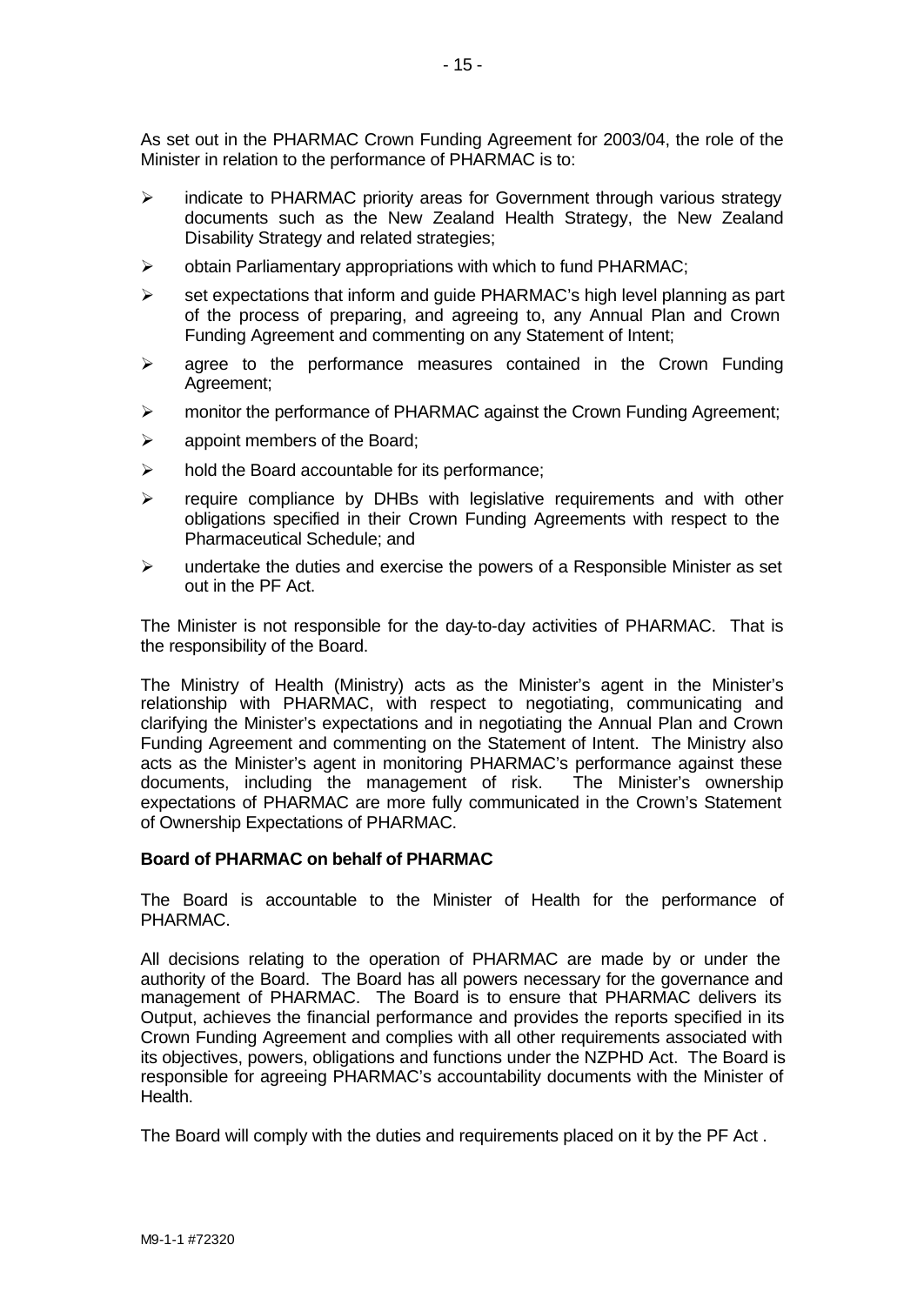The Board remains accountable for the delivery of any part of the Output or any part of its operations that has been subcontracted to a third party.

#### **Ownership Performance**

The Crown, as owner of PHARMAC, has the following expectations with respect to how PHARMAC will carry out its functions and the development of its organisational capability.

PHARMAC will focus on Government priorities as outlined in the New Zealand Health Strategy, the New Zealand Disability Strategy and other related strategies. The seven principles outlined in the New Zealand Health Strategy are:

- $\triangleright$  acknowledging the special relationship between Maori and the Crown under the Treaty of Waitangi;
- $\triangleright$  good health and well-being for all New Zealanders throughout their lives;
- $\geq$  an improvement in health status of those currently disadvantaged;
- $\triangleright$  collaborative health promotion and disease and injury prevention by all sectors;
- $\triangleright$  timely and equitable access for all New Zealanders to a comprehensive range of health and disability services, regardless of ability to pay;
- $\triangleright$  a high-performing system in which people have confidence; and
- $\triangleright$  active involvement of consumers and communities at all levels.

PHARMAC's activities contribute to these Government priorities in a number of ways:

- $\triangleright$  consulting and collaborating with Maori as Treaty partners with the Crown to address issues relating to pharmaceuticals that affect Maori as outlined in PHARMAC's Maori Responsiveness Strategy;
- $\triangleright$  pharmaceuticals are instrumental in improving the health and well-being of New Zealanders throughout their lives;
- $\geq$  access to subsidised pharmaceuticals is part of ensuring equitable access for all New Zealanders to a comprehensive range of health services, regardless of ability to pay;
- $\triangleright$  PHARMAC's evaluation of new drug technologies and investment in superior technologies contributes to a high-performing system;
- $\triangleright$  PHARMAC's efforts to obtain the optimum value from pharmaceutical funding assist with the process of meeting need within the funds available;
- $\triangleright$  consulting with PHARMAC's Consumer Advisory Committee as representatives of patients and to provide input from health consumers' points of view on PHARMAC's processes;
- > PHARMAC's encouragement of the responsible and cost-effective use of pharmaceuticals through its activities to Promote the Responsible Use of Pharmaceuticals, contributes to the health of New Zealanders and enhances the quality of healthcare provided; and
- > PHARMAC's hospital strategy encourages co-operative purchasing arrangements amongst DHBs.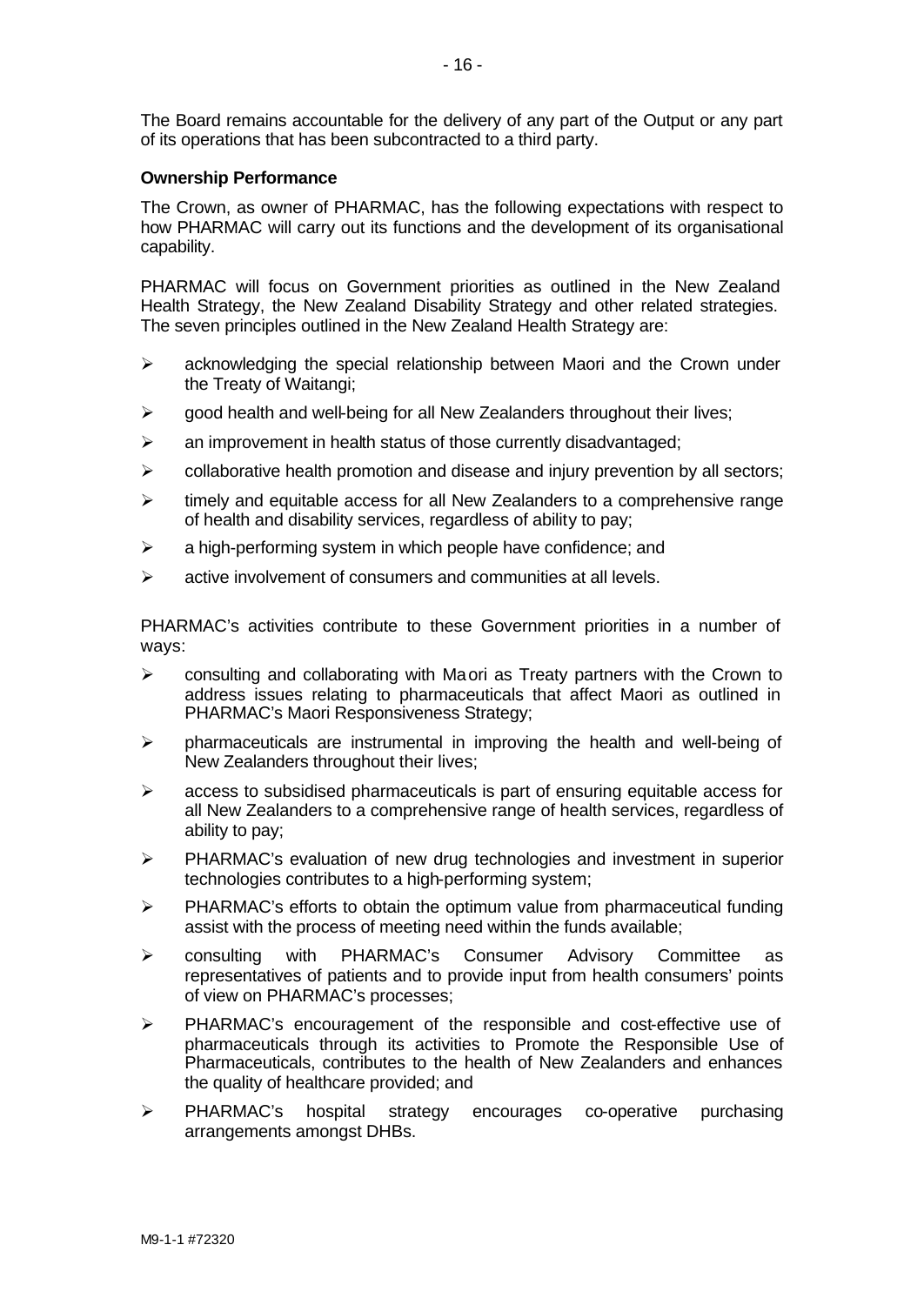PHARMAC has been particularly successful at managing growth in expenditure on pharmaceuticals. This has chiefly been through Supply Side initiatives (negotiations with pharmaceutical companies on the listing of pharmaceuticals and subsidy levels), although over the past three years PHARMAC has been broadening its focus to include programmes aimed at promoting the responsible use of pharmaceuticals.

Over the next three years PHARMAC will contribute further to improving outcomes in priority areas for Government.

PHARMAC's business has significant links with, and implications for, DHBs and PHARMAC will work on developing its relationships with DHBs and their Treaty of Waitangi partners to ensure that any gains from working together are achieved. PHARMAC will ensure that appropriate discussion and consideration of the impact of PHARMAC decisions on DHBs takes place.

**Governance**: The PHARMAC Board will provide high quality and effective governance of PHARMAC.

**Integrity:** PHARMAC will meet the standards of accountability, conduct and behaviour that are appropriate for a public entity. This includes compliance with the Public Service Code of Conduct and the Board Appointment and Induction Guidelines produced by the State Services Commission.

**Financial Management and Financial Performance**: PHARMAC will comply with the PF Act and the NZPHD Act and meet all of the financial management and financial performance requirements set out in the Crown Funding Agreement and the NZPHD Act. This includes ensuring the prudent and wise use of financial resources.

**Risk Management:** PHARMAC will manage financial and non-financial risks effectively, and keep the Minister informed of such risks. PHARMAC will:

- $\triangleright$  continue to manage risks by maintaining effective and timely risk management strategies and processes within the constraints set by the Crown, including budget and financial operating constraints, and which are consistent with recognised standards;
- $\triangleright$  continue to maintain a risk register; and
- $\triangleright$  fully inform the Minister and the Ministry, as early as possible, of significant financial and non-financial risks facing PHARMAC and how it intends to manage those risks.

**Capability**: PHARMAC will function effectively in terms of human resources, organisational systems and processes, and responsiveness. PHARMAC will ensure that it has the capability to:

- $\triangleright$  ensure the performance specified in the Crown Funding Agreement is delivered as specified;
- $\triangleright$  ensure that all of PHARMAC's statutory, legislative, and other regulatory functions and obligations are met.

**Relationships**: PHARMAC will take reasonable steps to maintain constructive relationships with all stakeholders. DHBs are critical stakeholders for PHARMAC. PHARMAC will further develop its relationships and standard business practices to link more closely with DHBs. Input from DHBs will inform PHARMAC's decision processes. This is particularly so in the areas of: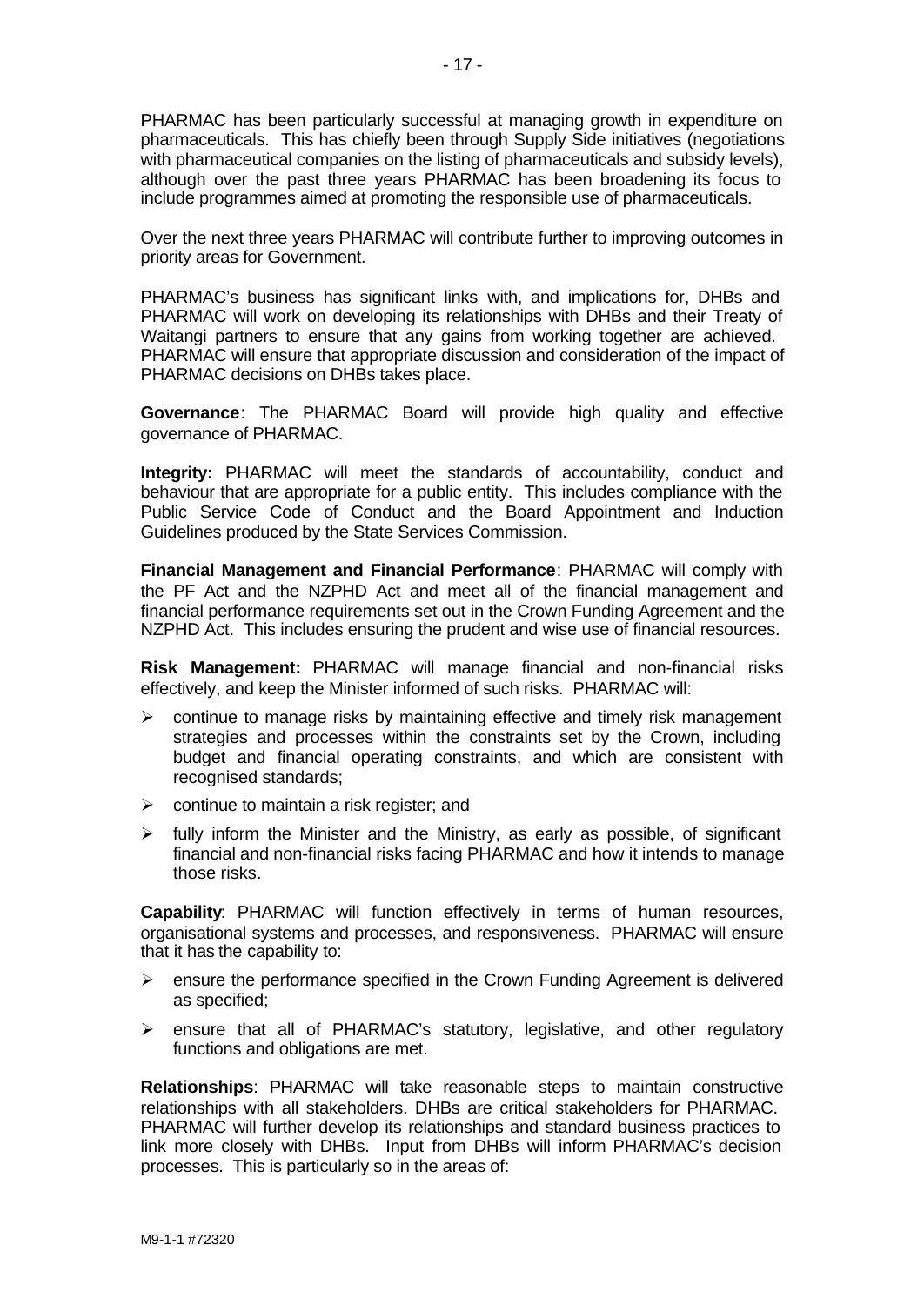- $\triangleright$  responsible use of pharmaceuticals
- $\triangleright$  hospital pharmaceuticals
- $\triangleright$  setting of pharmaceutical expenditure targets.

As it considers appropriate PHARMAC will also consult, inform or work with any organisations, sections of the public, groups or individuals that, in the view of PHARMAC, may be affected by any of PHARMAC's wider activities, including those involved in the delivery of the outputs in the Crown Funding Agreement. According to the circumstances, this may include DHBs, the Ministry of Health, pharmaceutical suppliers, the Pharmacology and Therapeutic Advisory Committee (PTAC), health professionals, community or patient groups, Maori, Pacific peoples and other groups.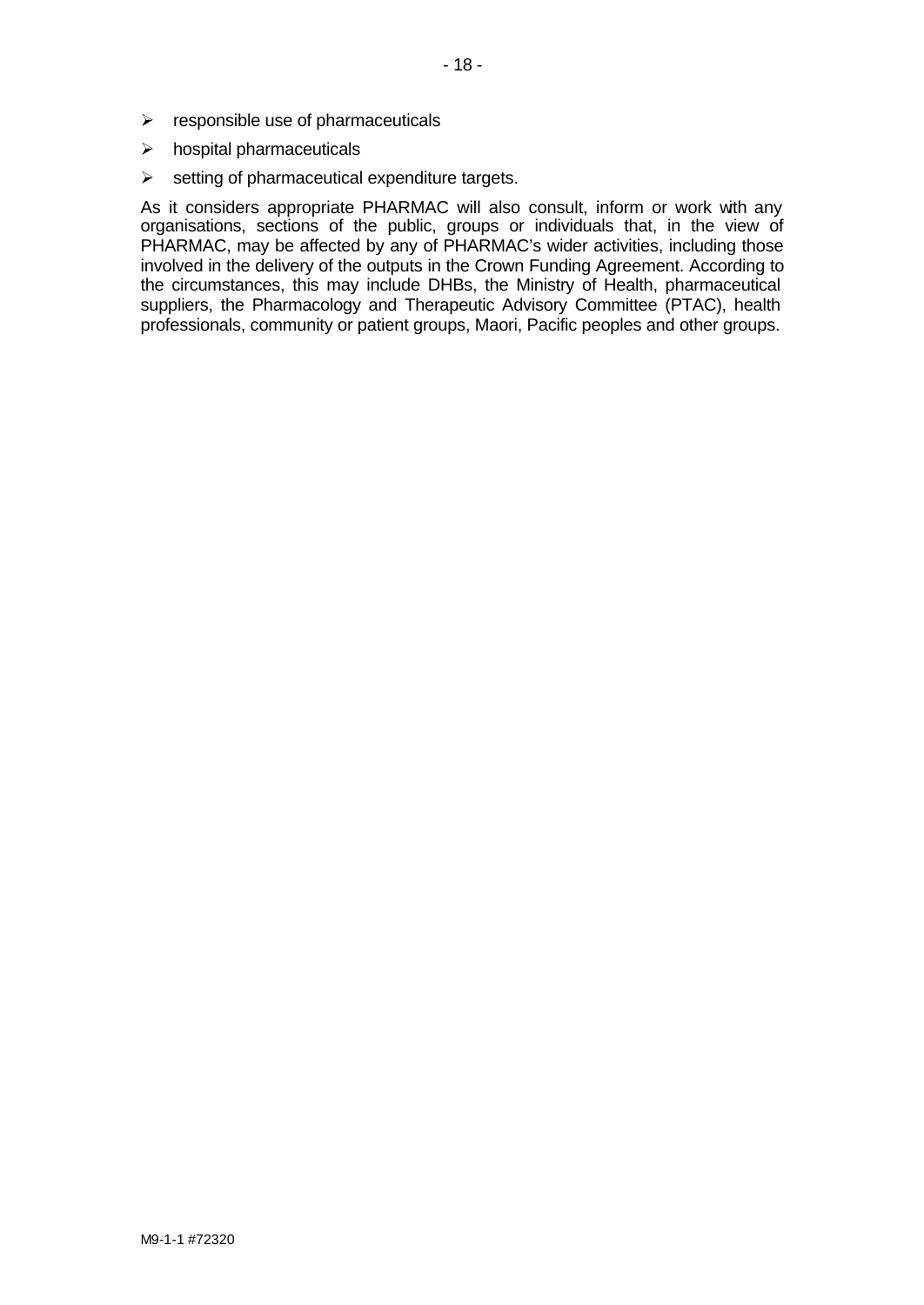# **PART 2 STATEMENT OF PLANNED PERFORMANCE**

# **A PURCHASE OBJECTIVES – OUTPUT: MANAGEMENT OF PHARMACEUTICAL EXPENDITURE**

As set out in the Crown Funding Agreement, PHARMAC has one output class "securing the best achievable health outcomes from pharmaceutical treatment, within the funding provided". There are three business activities within this one output class.

The three business activities include, but are not limited to:

- 1) Management of Community Pharmaceutical Expenditure, including:
	- management of community pharmaceutical expenditure on behalf of DHBs;
	- management of the Pharmaceutical Schedule to determine eligibility for access to subsidised pharmaceuticals;
	- operation of the Exceptional Circumstances Scheme; and
	- management of national programmes for High Cost Pharmaceuticals. This activity encompasses Strategic Priority 1.
- 2) Management of Hospital Pharmaceutical Purchasing**,** including:
	- negotiating supply contracts for some hospital pharmaceuticals on behalf of DHBs;
	- establishing an elective national process for assessing applications to fund new pharmaceuticals in hospitals; and
	- developing a Quality Use of Medicines Strategy for hospital pharmaceuticals in consultation with DHBs.

This activity encompasses Strategic Priority 7.

- 3) Promotion of the Responsible Use of Pharmaceuticals, including:
	- Demand Side projects;
	- referred services contracts; and
	- support of the Consumer Advisory Committee.

This activity encompasses Strategic Priority 2.

PHARMAC has sole responsibility for maintaining and managing the Pharmaceutical Schedule, which applies consistently throughout New Zealand.

# **Activity One: Management of Community Pharmaceutical Expenditure**

PHARMAC manages community pharmaceutical expenditure on behalf of DHBs and uses the Pharmaceutical Schedule to determine eligibility for access to subsidised pharmaceuticals. PHARMAC's management of the Pharmaceutical Schedule involves assessing the clinical benefits and economic impacts of listing particular drugs, undertaking reviews of currently listed pharmaceuticals, negotiating with drug companies and producing the Pharmaceutical Schedule.

In determining whether or not a drug should be listed on the Pharmaceutical Schedule PHARMAC will follow the Decision Criteria in PHARMAC's Operating Policies and Procedures, as amended from time to time. This requires the following factors to be considered:

 $\triangleright$  the health needs of all eligible people within New Zealand;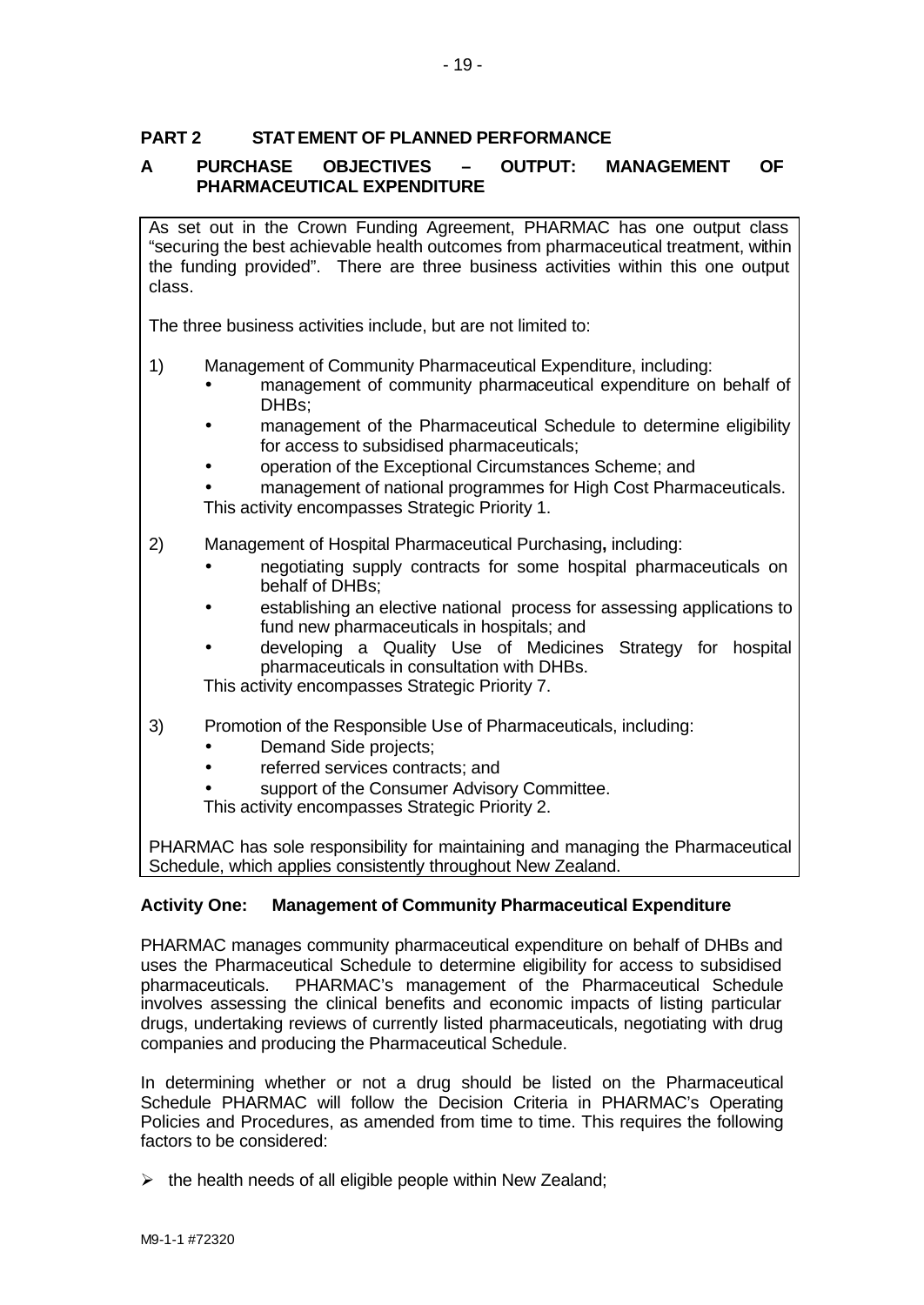- $\triangleright$  the particular health needs of Maori and Pacific peoples;
- $\triangleright$  the availability and suitability of existing medicines, therapeutic medical devices and related products and related things;
- $\triangleright$  the clinical benefits and risks of pharmaceuticals;
- $\triangleright$  the cost-effectiveness of meeting health needs by funding pharmaceuticals rather than using other publicly funded health and disability support services;
- $\triangleright$  the budgetary impact (in terms of the pharmaceutical budget and the Government's overall health budget) of any changes to the Pharmaceutical Schedule;
- $\triangleright$  the direct cost to health service users:
- $\triangleright$  the Government's priorities for health funding, as set out in any objectives notified by the Crown to PHARMAC, or in the Crown Funding Agreement, or elsewhere; and
- $\triangleright$  such other matters as PHARMAC thinks fit. PHARMAC will carry out appropriate consultation when it intends to take any such "other matters" into account.

PHARMAC will support its decisions by the following strategies, which aim to improve the value of pharmaceutical expenditure:

- $\triangleright$  independent advice from PTAC to PHARMAC on pharmaceuticals and their benefits;
- > information received from PHARMAC's Consumer Advisory Committee;
- $\geq$  assessment of significant new investments, using the principles outlined in PHARMAC's Prescription for Pharmaco-Economic Analysis, as updated from time to time;
- $\triangleright$  cost utility analysis, used to assess some current investments of poor value, with subsequent dis-investment, where appropriate;
- $\triangleright$  consulting on matters that relate to the management of pharmaceutical expenditure with any sections of the public, groups, or individuals that, in the view of PHARMAC, may be affected by decisions on those matters, (which may according to the circumstances include DHBs, pharmaceutical suppliers, PTAC, health professionals, community or patient groups, Maori, Pacific Peoples and other groups); and
- $\triangleright$  take measures to inform the public, groups and individuals of PHARMAC's decisions concerning the Pharmaceutical Schedule.

PHARMAC will use a number of strategies for negotiating with drug companies to achieve the set pharmaceutical expenditure goals, including:

- $\triangleright$  reference pricing;
- $\triangleright$  capped expenditure contracts;
- $\triangleright$  rebate arrangements;
- $\triangleright$  price/volume arrangements;
- $\triangleright$  package deals; and
- $\triangleright$  tendering for sole and preferred supply.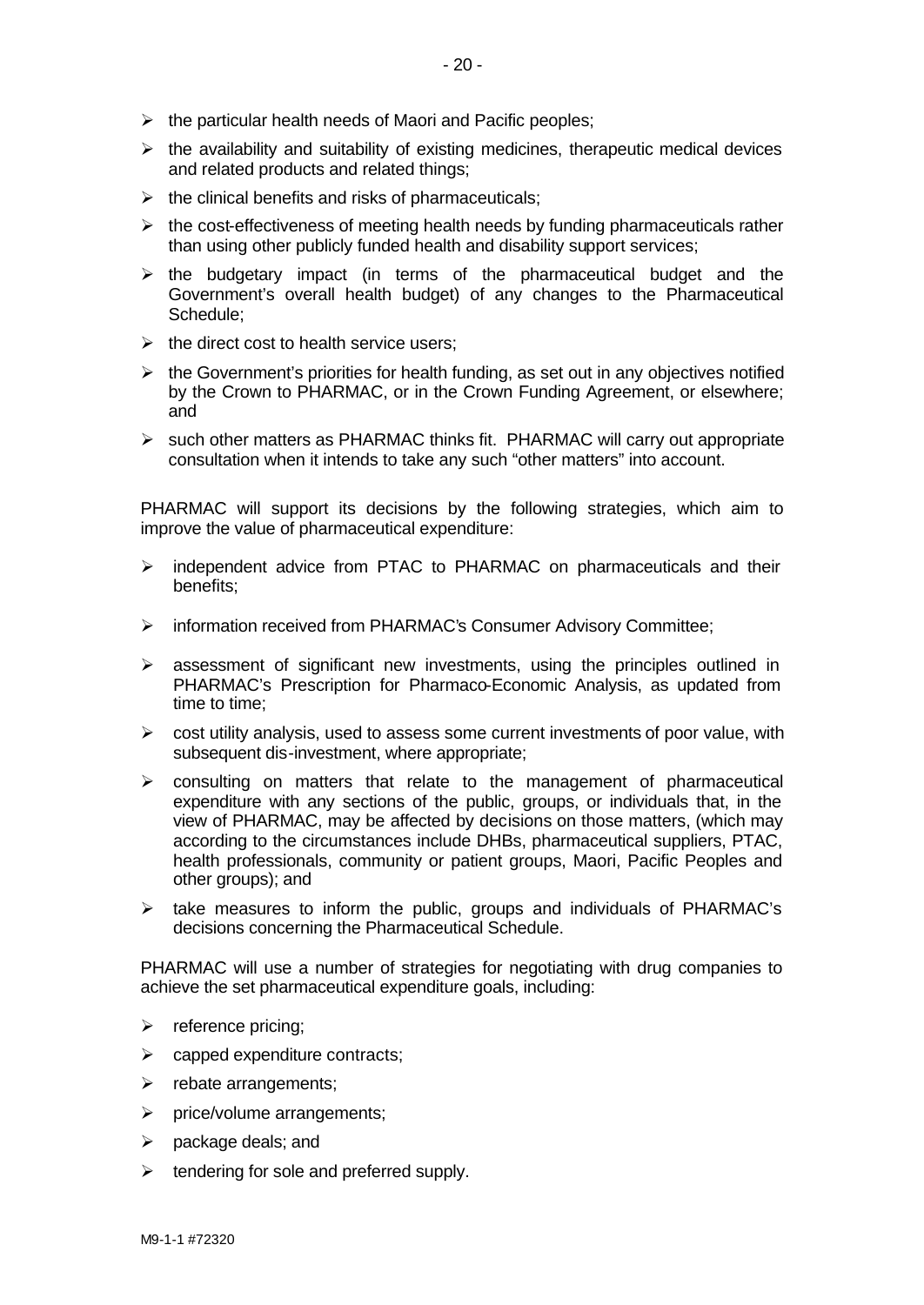The 'Management of Community Pharmaceutical Expenditure' business activity also includes:

#### • **Operation of the Exceptional Circumstances Scheme**

PHARMAC will manage the operation of the Exceptional Circumstances Scheme (EC Scheme) consistent with section 48(b) of the NZPHD Act "in exceptional circumstances providing for subsidies for the supply of pharmaceuticals not on the Pharmaceutical Schedule".

The purpose of the EC Scheme is to provide funding for outpatient medication in circumstances where the provision of a funded medication is appropriate, but the funding is not able to be provided through the Pharmaceutical Schedule. Consistent with the Medicines Act 1981 and the eligibility criteria for the EC Scheme, EC is also used to fund medications that have not received MedSafe approval, for example, where supplies are brought into New Zealand under section 29 of the Medicines Act or where a patient is treated for an indication which was not a specified indication in the MedSafe approval.

As noted above, the new DCS and Hospital EC provisions take effect from 1 July 2003. PHARMAC expects that there will be an increase in administrative costs in connection with the new provisions due to additional meeting requirements as well as the additional staff required to manage the process.

The EC Panel will make decisions based on criteria which may be changed from time to time following consultation.

#### • **National Programmes for High Cost Medicines**

As part of managing pharmaceutical expenditure, PHARMAC will establish, maintain and/or manage national programmes and expert panels that encourage the cost effective use of particular high cost pharmaceuticals. These programmes involve targeting the provision of subsidies for certain pharmaceuticals (currently dornase alpha - Pulmozyme, beta-interferon, imiglucerase – Cerezyme and human growth hormone) to patients meeting defined entry and exit criteria.

Decisions on funding are based on published access criteria and are taken by panels of expert clinicians involved in the various areas of treatment.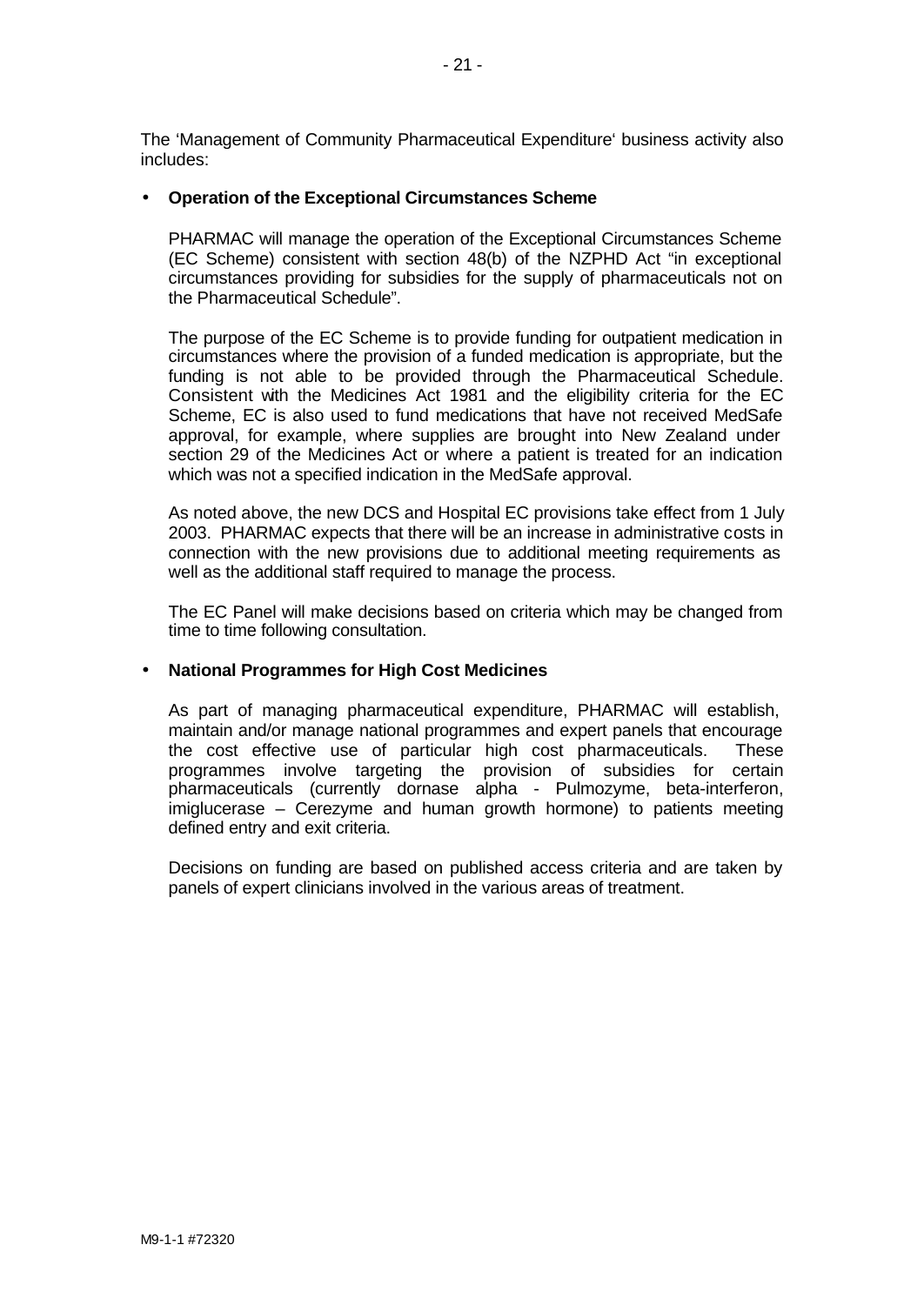|     | <b>Expectation</b>                                                                                                                                                                                                                                                                              | <b>Deliverable</b>                                                                                                                                                                                                                                                                                                                                                                                                                                                                                                                                                                                | <b>Target Date</b>                                                     |
|-----|-------------------------------------------------------------------------------------------------------------------------------------------------------------------------------------------------------------------------------------------------------------------------------------------------|---------------------------------------------------------------------------------------------------------------------------------------------------------------------------------------------------------------------------------------------------------------------------------------------------------------------------------------------------------------------------------------------------------------------------------------------------------------------------------------------------------------------------------------------------------------------------------------------------|------------------------------------------------------------------------|
| 1.1 | <b>PHARMAC</b><br>will<br>manage<br>expenditure<br>on<br>community<br>pharmaceuticals<br>within<br>the<br>levels agreed in the Crown<br>Funding Agreement.                                                                                                                                      | Subject to deliverable 1.2 below,<br><b>PHARMAC</b><br>will<br>maintain<br>subsidised<br>expenditure<br>on<br>community pharmaceuticals for the<br>year ending 30 June 2004 within<br>million (excl GST),<br>\$539<br>after<br>deduction<br>from<br>οf<br>rebates<br>pharmaceutical suppliers.<br>Subject to deliverable 1.2 below,<br>quarterly<br>pharmaceutical<br>expenditure targets on a cumulative<br>basis, (excluding GST) before he<br>deduction of rebates are:<br>Quarter One \$151 million<br>Quarter Two \$306 million<br>Quarter Three \$449 million<br>Quarter Four \$594 million | 30 September 2003<br>31 December 2003<br>31 March 2004<br>30 June 2004 |
| 1.2 | <b>PHARMAC</b><br>will<br>review<br>the<br>expenditure<br>target<br>on<br>a<br>quarterly basis in the light of<br>decisions made regarding the<br>proposed changes to monthly<br>dispensing and the change in<br>spending<br>caused<br>by<br>the<br>implementation<br>of<br>access<br>policies. | PHARMAC will review the quarterly<br>pharmaceutical expenditure targets<br>set out in deliverable 1.1 above and<br>propose appropriate amendments<br>to those deliverables to DHBs and<br>the Ministry.                                                                                                                                                                                                                                                                                                                                                                                           | 30 September 2003<br>31 December 2003<br>31 March 2004                 |
| 1.3 | <b>PHARMAC</b><br>will<br>forecast<br>pharmaceutical expenditure.                                                                                                                                                                                                                               | PHARMAC will provide the Ministry<br>of Health with a 1-3 year forecast of<br>pharmaceutical expenditure.                                                                                                                                                                                                                                                                                                                                                                                                                                                                                         | 31 December 2003                                                       |
| 1.4 | <b>PHARMAC</b><br>will<br>monitor<br>pharmaceutical expenditure in<br>the community against forecast.                                                                                                                                                                                           | Any potential deviation from the<br>forecasts will be promptly notified to<br>the Ministry.                                                                                                                                                                                                                                                                                                                                                                                                                                                                                                       | Identified in monthly<br>reports if required                           |

# **Activity One: Performance Measures for Management of Community Pharmaceutical Expenditure**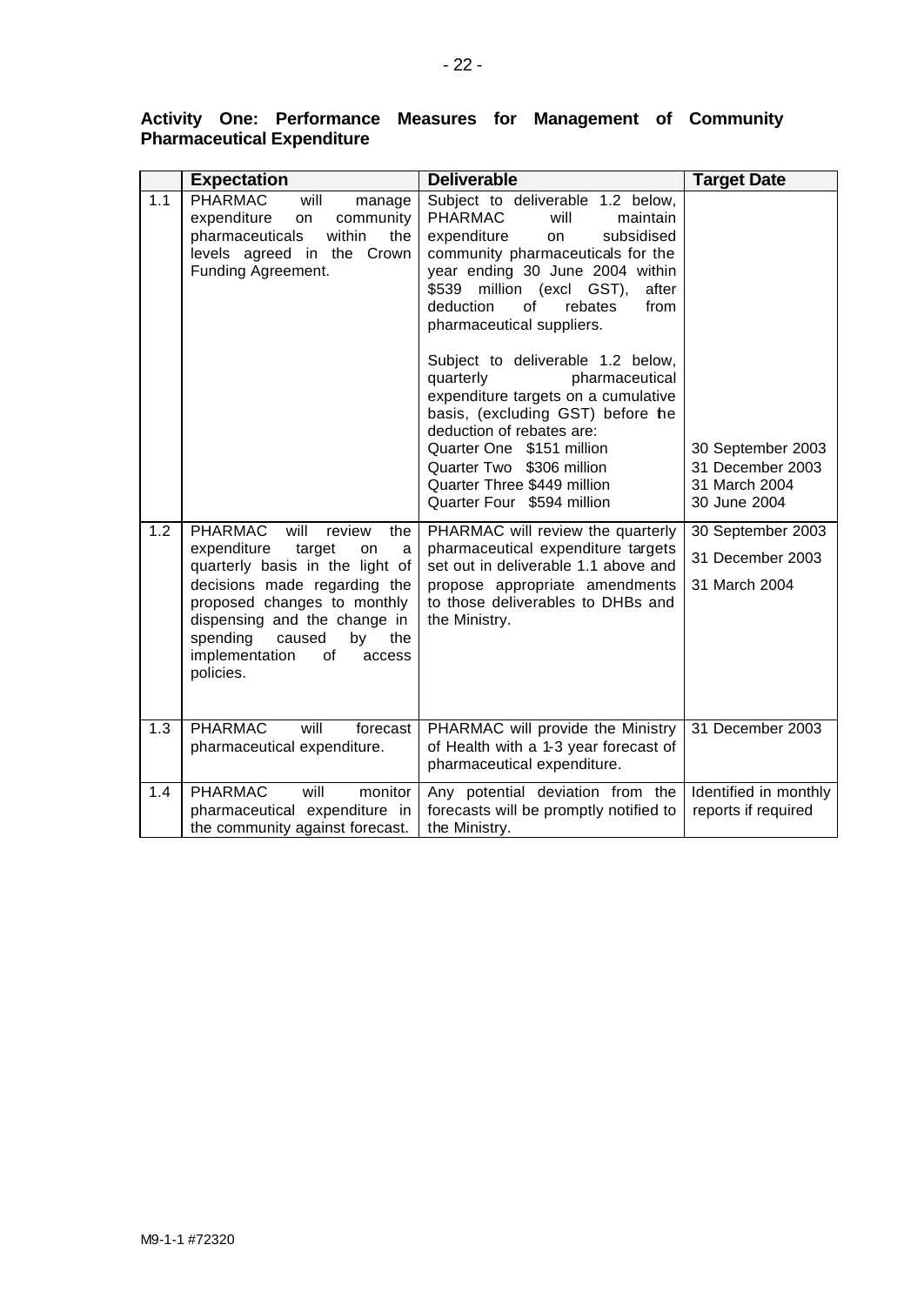# **Activity Two: Management of Hospital Pharmaceutical Purchasing**

PHARMAC has been authorised to manage the purchasing of hospital pharmaceuticals on behalf of DHBs. The performance measures for this in 2003/04 are given in the following table.

|     | <b>Expectation</b>                                                                                                                                                          | <b>Deliverable</b>                                                                                                                                                                                                              | <b>Target Date</b>                                                                                                                                                                        |
|-----|-----------------------------------------------------------------------------------------------------------------------------------------------------------------------------|---------------------------------------------------------------------------------------------------------------------------------------------------------------------------------------------------------------------------------|-------------------------------------------------------------------------------------------------------------------------------------------------------------------------------------------|
| 2.1 | PHARMAC will collect hospital<br>pharmaceutical utilisation data<br>to monitor national contracts<br>and inform the development of<br>future<br>purchasing<br>arrangements. | A national hospital data reporting<br>system capturing brand, volume<br>and, where possible, expenditure<br>data in relation to pharmaceutical<br>utilisation for each<br><b>DHB</b><br>and<br>collated in a national database. | Coding<br>and<br>collation of data will<br>be completed by 29<br>February 2004.                                                                                                           |
|     |                                                                                                                                                                             | Quantitative ability to<br>monitor,<br>report on DHB compliance with<br>national<br>contracts<br>for<br>hospital<br>pharmaceuticals and act upon non-<br>compliance identified.                                                 |                                                                                                                                                                                           |
|     |                                                                                                                                                                             | Calculation and payment to DHB<br>Hospitals of rebates and/or financial<br>compensation<br>payable<br>under<br>national<br>contracts<br>for<br>hospital<br>pharmaceuticals.                                                     |                                                                                                                                                                                           |
| 2.2 | PHARMAC will identify new<br>areas where national purchase<br>arrangements would result in<br>greatest benefits to DHBs and<br>implement such arrangements.                 | Specific deliverables to be defined<br>when areas are identified and may<br>be subject to further authorisation<br>from Minister of Health.                                                                                     | New areas will be<br>defined by 31 May<br>2004 as part of the<br>of<br>the<br>review<br>Hospital<br>National<br>Pharmaceutical<br>Strategy<br>to<br>be<br>commenced<br>in.<br>March 2004. |
| 2.3 | PHARMAC will evaluate the<br>National<br>Hospital<br>Pharmaceutical<br>Strategy<br>to<br>assess its performance against<br>the stated goals.                                | A report to Minister of Health<br>including recommendations for the<br>future of the Strategy.                                                                                                                                  | 31 May 2004                                                                                                                                                                               |
| 2.4 | PHARMAC will promote and<br>further develop processes for<br>assessing new pharmaceutical<br>technology in hospitals.                                                       | 6-8 Cost Utility Analyses completed<br>and shared with DHBs.                                                                                                                                                                    | 30 June 2004                                                                                                                                                                              |
| 2.5 | PHARMAC will promote the<br>Quality Use of Medicines in the<br>hospital setting.                                                                                            | Development of a programme of<br>QUM projects for DHB Hospitals to<br>undertake.                                                                                                                                                | 31 December 2003                                                                                                                                                                          |
|     |                                                                                                                                                                             | Interim report on DHB participation<br>and outcomes.                                                                                                                                                                            | 30 June 2004                                                                                                                                                                              |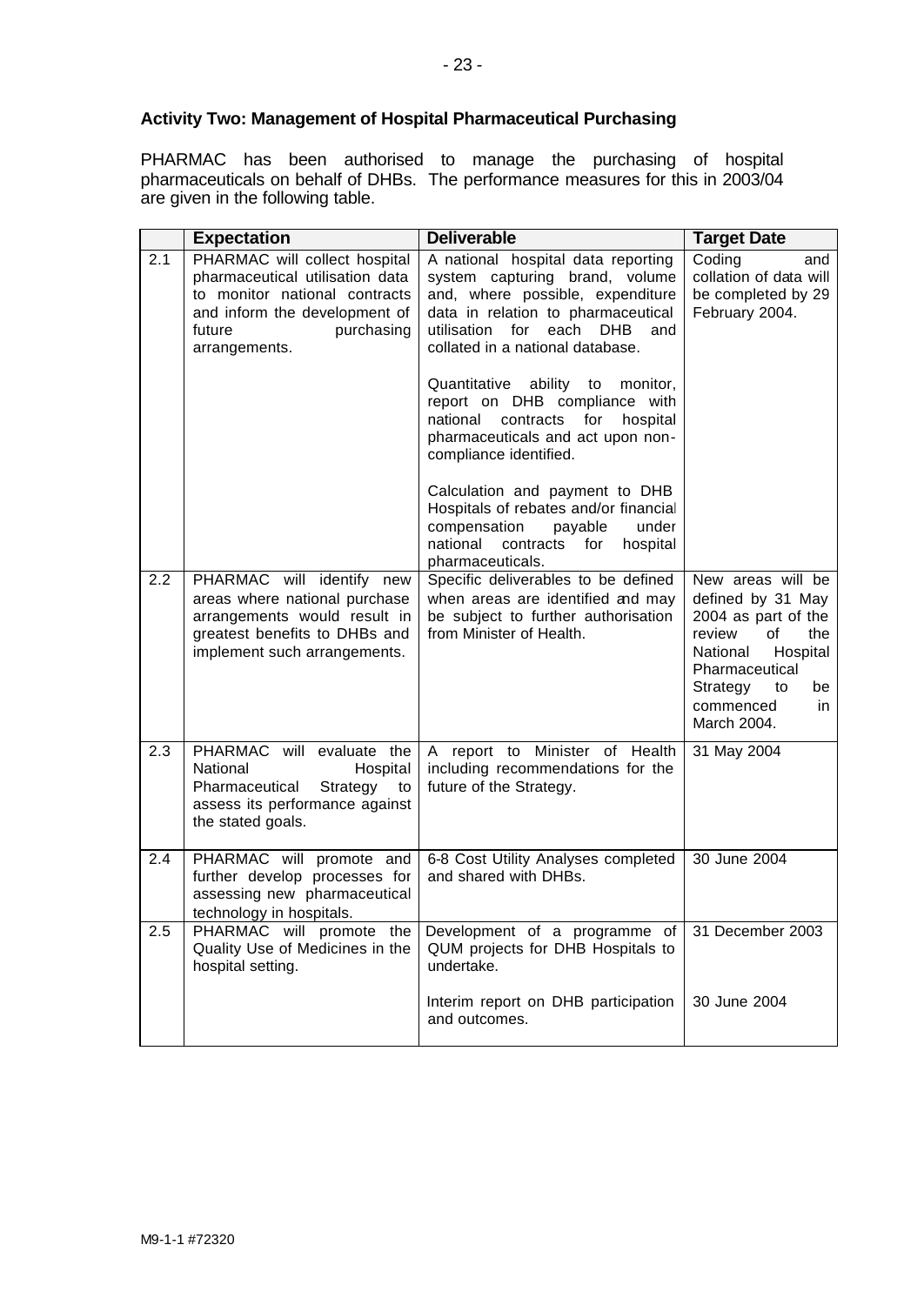# **Activity Three: Promoting the responsible use of pharmaceuticals**

As noted above, this requires the development of relationships with key stakeholders and strategies to ensure appropriate prescribing behaviour and usage of pharmaceuticals.

|     | <b>Expectation</b>                                                                                                                                  | <b>Deliverable</b>                                                                                                                                                                                                                                                     | <b>Target Date</b>                                                                                                                                                                                                                                                               |
|-----|-----------------------------------------------------------------------------------------------------------------------------------------------------|------------------------------------------------------------------------------------------------------------------------------------------------------------------------------------------------------------------------------------------------------------------------|----------------------------------------------------------------------------------------------------------------------------------------------------------------------------------------------------------------------------------------------------------------------------------|
| 3.1 | <b>PHARMAC</b><br>will<br>provide<br>information to patients to assist<br>with patient compliance with<br>medication usage.                         | Development of an implementation<br>strategy for the stat dispensing<br>proposal if approved. Resources to<br>be provided to health professionals<br>and patients about the changes and<br>information<br>to<br>assist<br>patient<br>compliance with medication usage. | <b>Resources</b><br>distributed by date<br>set<br>for<br>implementation<br>οf<br>dispensing<br>stat<br>proposal<br>if<br>approved.                                                                                                                                               |
|     |                                                                                                                                                     | PHARMAC will inform Maori about<br>availability of subsidised medicines<br>(strategy<br>5<br>of<br>the<br>Maori<br>Responsiveness Strategy).                                                                                                                           | Undertake<br>qualitative research<br>to<br>identify<br>key<br>issues facing Maori<br>by 31 March 2004.                                                                                                                                                                           |
|     |                                                                                                                                                     |                                                                                                                                                                                                                                                                        | Development<br>and<br>distribution<br>οf<br>further information<br>to Maori by 30 June<br>2004.                                                                                                                                                                                  |
| 3.2 | PHARMAC will<br>promote<br>the<br>responsible<br>of<br>use<br>pharmaceuticals by aiming to<br>influence the volume and mix of                       | evaluating<br><b>CVS</b><br>A<br>report<br>the<br>Management campaign pilot to be<br>provided to the Ministry of Health.                                                                                                                                               | 31 January 2004                                                                                                                                                                                                                                                                  |
|     | drugs prescribed.                                                                                                                                   | Depending upon the evaluation<br>outcome, PHARMAC will consider<br>whether to roll out the campaign<br>nationally.                                                                                                                                                     | 30 April 2004                                                                                                                                                                                                                                                                    |
|     |                                                                                                                                                     | PHARMAC will undertake the "Wise<br>Use of Antibiotics" campaign during<br>winter 2003. A report evaluating the<br>campaign to be provided to the<br>Ministry of Health.                                                                                               | 31 December 2003                                                                                                                                                                                                                                                                 |
| 3.3 | PHARMAC will contract with<br>external<br>parties to<br>provide<br>services which<br>promote<br>the<br>responsible<br>of<br>use<br>pharmaceuticals. | PHARMAC will contract with<br>a<br>partnership<br>representing<br>the<br>University<br>of Otago,<br>Southlink<br>Health IPA, IPAC & First Health to<br>deliver services in 2003/04.                                                                                    | Quarterly<br>reports<br>will be provided by<br>the partnership by<br>20 <sup>th</sup><br>the<br>the<br>of<br>month<br>following<br>quarter,<br>each<br>detailing whether it<br>has met the output<br>outcome<br>and<br>targets agreed to in<br>the contract and<br>service plan. |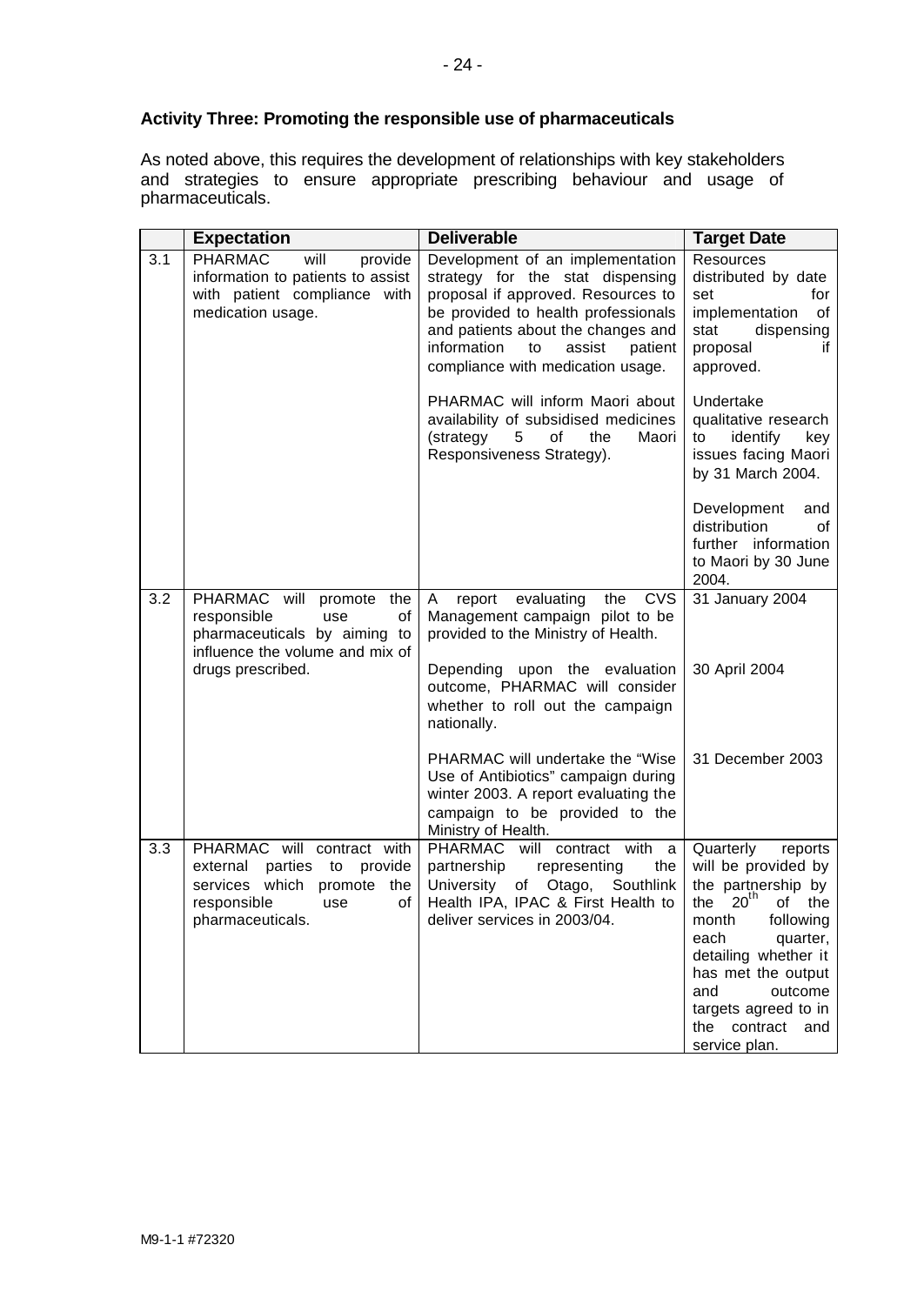|     | <b>Expectation</b>                                                                                                                                                                                          | <b>Deliverable</b>                                                                                                                | <b>Target Date</b> |
|-----|-------------------------------------------------------------------------------------------------------------------------------------------------------------------------------------------------------------|-----------------------------------------------------------------------------------------------------------------------------------|--------------------|
| 3.4 | PHARMAC will<br>promote the A<br>responsible<br>0f<br>use<br>pharmaceuticals by making the<br>Pharmaceutical Schedule (and<br>appropriate<br>prescribing<br>if<br>information) readily available to<br>GPs. | recommendation to<br>the<br>PHARMAC Board regarding<br>the<br>feasibility of producing the Schedule<br>on CD on an ongoing basis. | 30 Sept 2003       |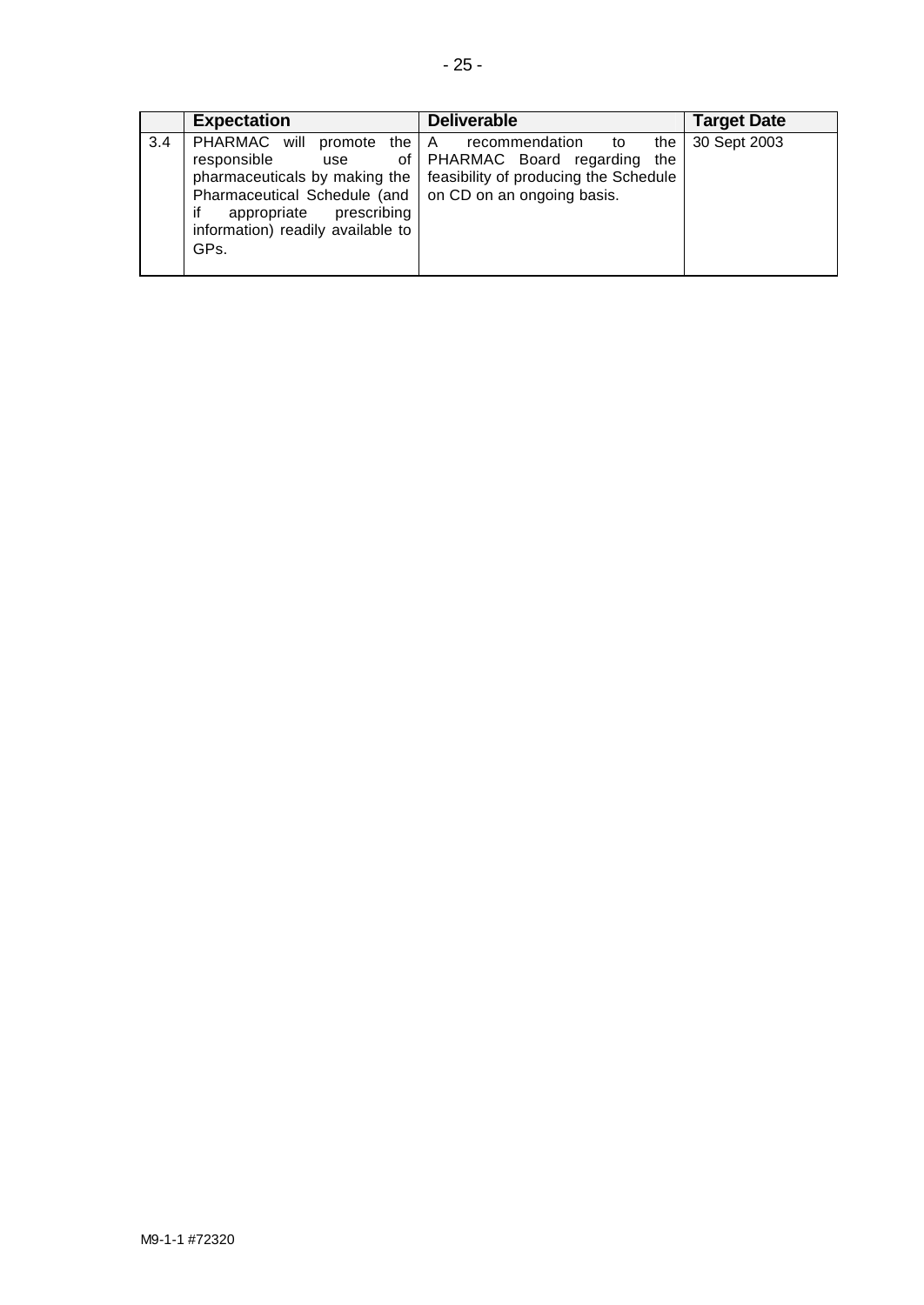# **B OWNERSHIP PERFORMANCE**

PHARMAC will deliver the ownership performance in Section Three of its Funding Agreement and in particular will meet the following performance measures.

|                | <b>Expectation</b>                                                                                                                                                    | <b>Deliverable</b>                                                                                                                                               | <b>Target Date</b>                                                                                                                      |
|----------------|-----------------------------------------------------------------------------------------------------------------------------------------------------------------------|------------------------------------------------------------------------------------------------------------------------------------------------------------------|-----------------------------------------------------------------------------------------------------------------------------------------|
| $\overline{1}$ | PHARMAC<br>works<br>effectively<br>with DHBs.                                                                                                                         | the<br>As<br>part<br>of<br>Relationship<br>Agreement, set key initiatives to be<br>jointly worked on.                                                            | Completed<br>30<br>November 2003                                                                                                        |
| $\overline{2}$ | Improving Maori utilisation of<br>pharmaceuticals                                                                                                                     | Implementing initiatives in line with<br>the<br>PHARMAC's<br>Maori<br>Responsiveness Strategy:<br>Develop cultural training plan for<br>➤<br>staff and implement | Report<br>the<br>to<br><b>PHARMAC</b><br><b>Board</b><br>quarterly<br>on<br>against<br>progress<br>implementation<br>0f<br>initiatives. |
|                |                                                                                                                                                                       | Establish<br>and<br>document<br>↘<br>processes for assessment of<br>new applications affecting Maori<br>health priorities                                        | All initiatives to be<br>completed by<br>30<br>June 2004.                                                                               |
|                |                                                                                                                                                                       | Initiate work on improving the<br>≻<br>collection and use of ethnicity<br>making<br>data<br>in<br>decision<br>processes at PHARMAC                               |                                                                                                                                         |
|                |                                                                                                                                                                       | Work with the Ministry of Health<br>$\blacktriangleright$<br>to develop relationships with<br>Maori.                                                             |                                                                                                                                         |
| 3              | PHARMAC will consider input<br>from a consumer or patient<br>point of view.                                                                                           | PHARMAC will review the terms of<br>reference of the Consumer Advisory<br>Committee<br>and<br>undertake<br>an<br>evaluation of that Committee                    | 31 May 2004                                                                                                                             |
| 4              | PHARMAC will<br>monitor<br>the<br>process for developing<br>key<br>strategies to ensure they are<br>effective and seek opportunities<br>to improve working practices. | Develop<br>Strategic<br>Initiatives<br>a<br>process that reports regularly to the<br>Board on progress.                                                          | 31 December 2003                                                                                                                        |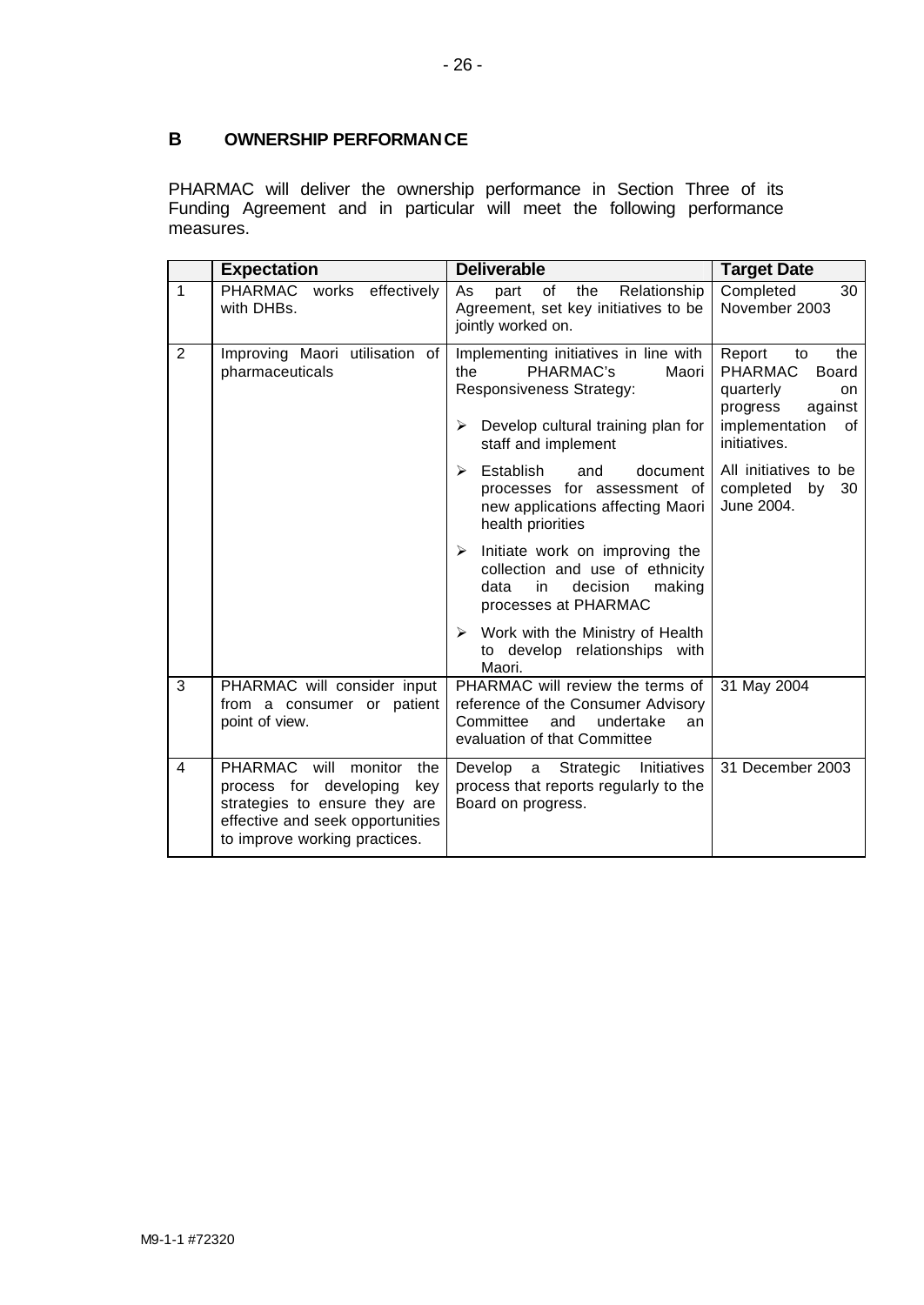# **PART 3 FINANCIAL AND OWNERSHIP INFORMATION**

#### *A Statement of accounting policies*

#### *(a) Reporting entity*

PHARMAC is a body corporate owned by the Crown with perpetual succession and is responsible for securing for eligible people in need of pharmaceuticals, the best health outcomes that are reasonably achievable from pharmaceutical treatment and from within the amount of funding provided. It has sole responsibility for managing the Pharmaceutical Schedule.

Forecast financial statements in this document have been prepared in accordance with section 67(1) of the NZPHD Act 2000 and the PF Act.

#### *(b) Measurement system*

The general accounting policies, recognised as appropriate for the measurement and reporting of financial performance and position on a historical cost basis, have been followed in the preparation of the projected financial statements.

#### *(c) Accounting policies*

The following particular accounting policies, which materially affect the measurement of results and financial position, have been applied.

#### ÿ *Valuation of assets*

*(i) Fixed Assets*

Fixed Assets are valued at cost less accumulated depreciation.

*(ii) Accounts Receivable*

Accounts receivable are valued at net realisable value.

#### ÿ *Depreciation*

Depreciation of fixed assets is calculated using the straight line method to allocate the historical cost over the estimated useful life of each asset.

Major depreciation periods are:

| Office equipment       | $2.5 - 5$ years |
|------------------------|-----------------|
| EDP equipment          | 2.5 years       |
| Furniture and fittings | 5 years         |
| Leasehold improvements | 5 years         |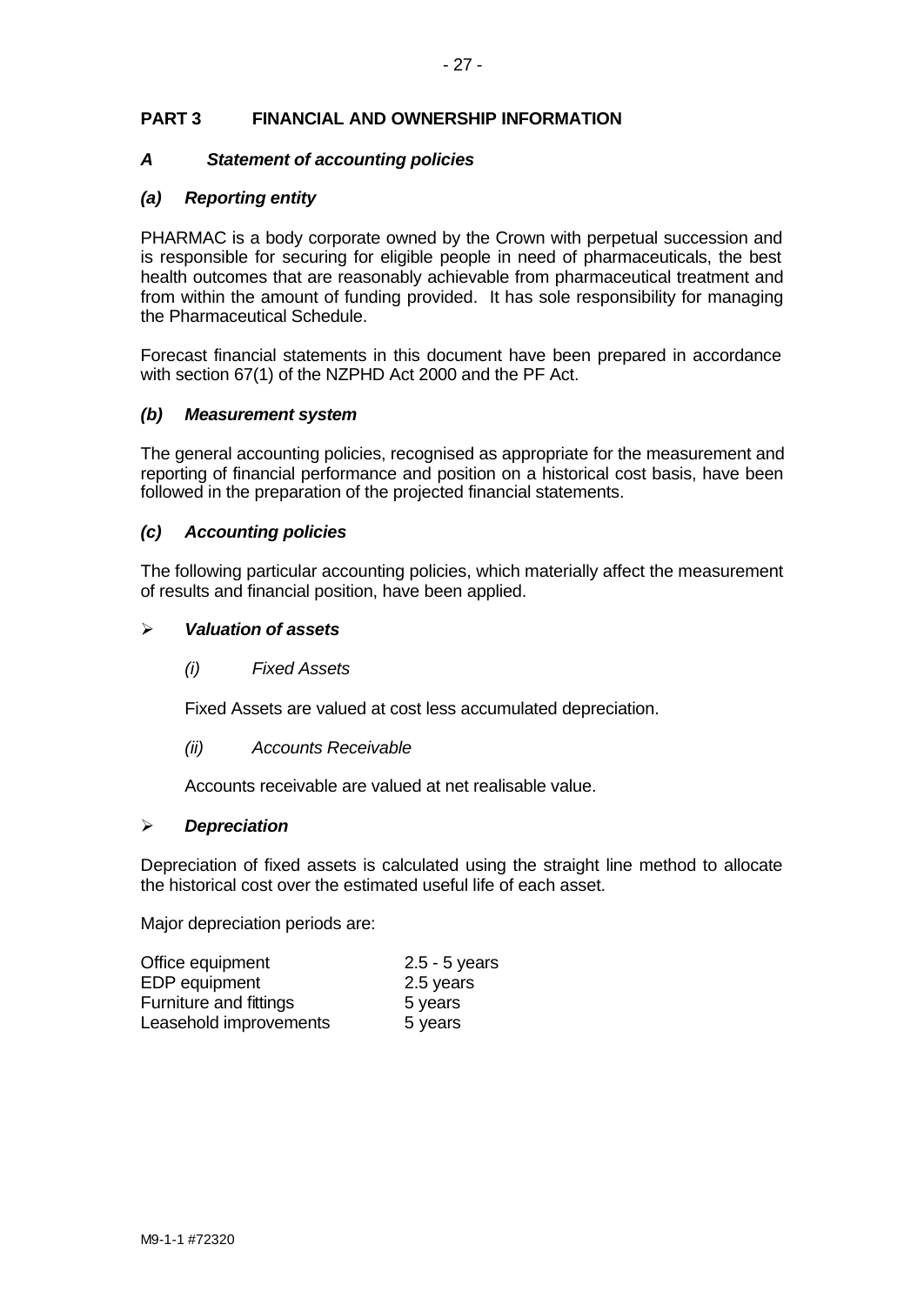# ÿ *Revenue recognition*

Revenue received from the Crown to cover operating costs is recognised as the revenue falls due.

# ÿ *Goods and Services Tax (GST)*

All amounts shown are exclusive of goods and services tax, with the exception of debtors and creditors, which are shown GST inclusive.

#### ÿ *Taxation*

For the purposes of the Inland Revenue Acts, PHARMAC is a "public authority" as stated in clause 32(1) of Schedule 6 of the NZPHD Act 2000.

# ÿ *Financial instruments*

There are no financial instruments that expose PHARMAC to foreign exchange risk or off balance sheet risks, although PHARMAC has entered into contracts with pharmaceutical suppliers that provide for limited variations in price according to exchange rate fluctuations.

All financial instruments, including bank accounts, accounts receivable and accounts payable are disclosed at their fair value. Revenue and expenses, in relation to the financial instruments, are recognised in the Statement of Financial Performance.

#### ÿ *Employment entitlements*

PHARMAC's liability for annual leave has been provided for and has been calculated on an entitlement basis at current rates of pay.

# ÿ *Budgeted figures*

The 2003/04 budget figures, and 2004/05 and 2005/06 forecast figures have been prepared in accordance with generally accepted accounting policies adopted by the Board.

#### ÿ *Leases*

PHARMAC sub leases office premises. As all the risks of ownership are retained by the lessor, these leases are classified as operating leases. Operating leases are expensed in the period in which they are incurred.

#### ÿ *Changes in accounting policies*

There are no changes in accounting policies. All accounting policies have been applied on a consistent basis.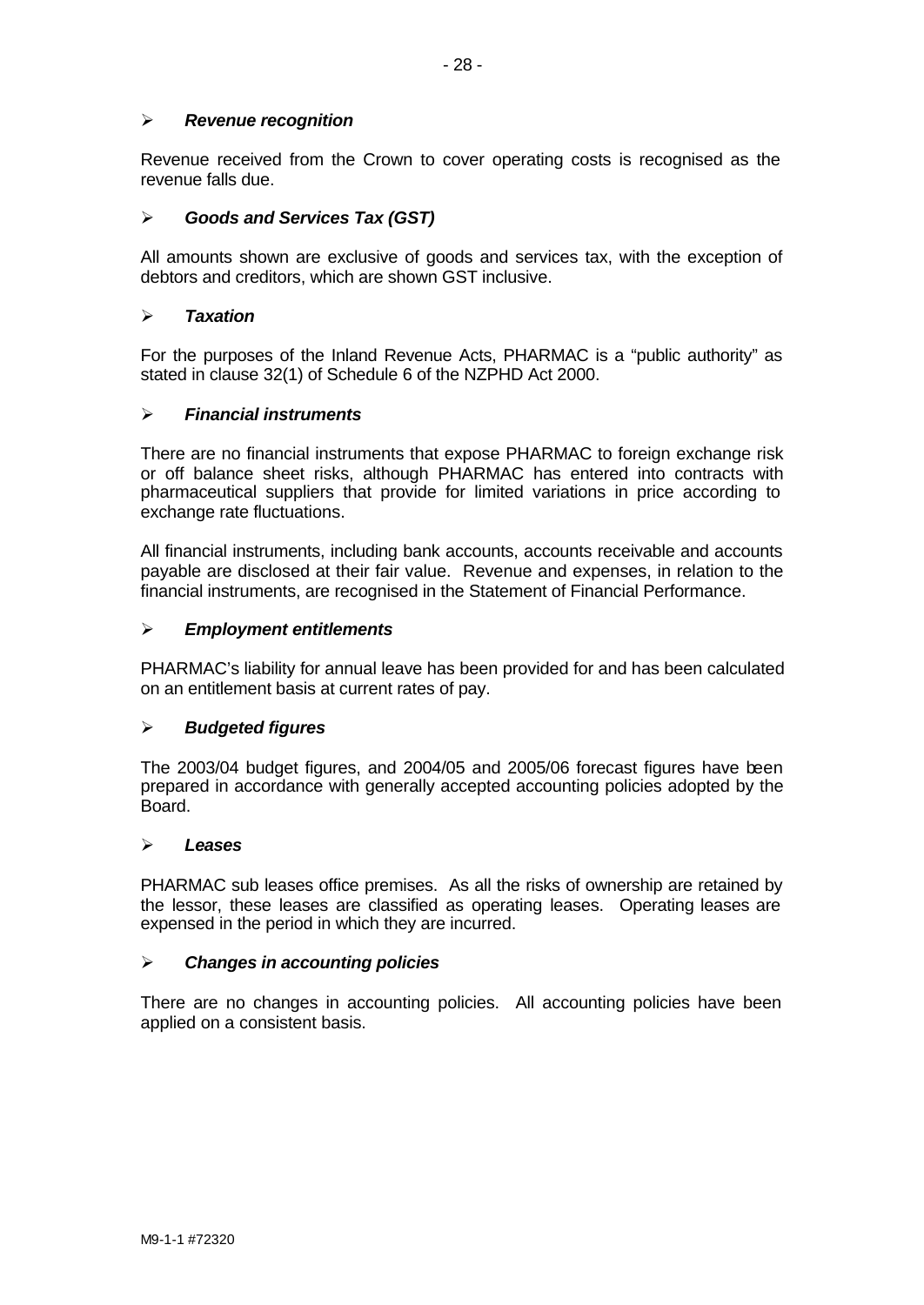## **B FINANCIAL STATEMENTS**

#### *Projected Statement of Financial Performance*

|                                    | For the period of<br>1 July 2003 to<br>30 June 2004<br>\$000<br>(GST excl) | For the period of<br>1 July 2004 to 30<br><b>June 2005</b><br>\$000<br>(GST excl) | For the period of<br>1 July 2005 to 30<br><b>June 2006</b><br>\$000<br>(GST excl) |
|------------------------------------|----------------------------------------------------------------------------|-----------------------------------------------------------------------------------|-----------------------------------------------------------------------------------|
| Revenue                            |                                                                            |                                                                                   |                                                                                   |
| Crown:                             |                                                                            |                                                                                   |                                                                                   |
| Operating <sup>1</sup>             | 7,605                                                                      | 8,212                                                                             | 8,626                                                                             |
| <b>High Cost Medicines</b>         | 456                                                                        | 479                                                                               | 503                                                                               |
| Responsible use of pharmaceuticals | 2,895                                                                      | 3,040                                                                             | 3,192                                                                             |
| Interest received                  | 120                                                                        | 120                                                                               | 120                                                                               |
| Other revenue                      |                                                                            |                                                                                   |                                                                                   |
| <b>Total Revenue</b>               | 11,076                                                                     | 11,851                                                                            | 12,441                                                                            |
| <b>Operating Expenditure</b>       |                                                                            |                                                                                   |                                                                                   |
| Operating costs                    | 4,279                                                                      | 4,493                                                                             | 4,743                                                                             |
| Salaries and related costs         | 3,084                                                                      | 3,238                                                                             | 3,400                                                                             |
| Audit fees                         | 15                                                                         | 17                                                                                | 19                                                                                |
| Directors fees                     | 124                                                                        | 124                                                                               | 124                                                                               |
| Depreciation                       | 250                                                                        | 250                                                                               | 250                                                                               |
| Rentals and leases                 | 210                                                                        | 210                                                                               | 210                                                                               |
| High cost medicines                | 456                                                                        | 479                                                                               | 503                                                                               |
| Responsible use of pharmaceuticals | 4,715                                                                      | 3,040                                                                             | 3,192                                                                             |
| <b>Total Expenditure</b>           | 13,133                                                                     | 11,851                                                                            | 12,441                                                                            |
| Net surplus/(deficit)              | $(2,057)^2$                                                                | 0                                                                                 | 0                                                                                 |

**Note:** The above statement should be read in conjunction with the accounting policies on pages 27-28.

 $\overline{1}$ As noted in Part 1 – Key Activities above, PHARMAC is not currently funded for systems development changes that HealthPAC has indicated it intends to charge. If it is agreed between PHARMAC and the Ministry that PHARMAC will pay these charges, the Ministry and PHARMAC will need to agree on a mechanism for funding the charges.

<sup>&</sup>lt;sup>2</sup> PHARMAC has forecast a deficit of \$2,057,000 (excluding GST) for the 2003/04 year. This deficit will be funded by PHARMAC from equity reserves which will reduce PHARMAC's equity reserves to an appropriate level and contribute to managing financial pressures in the health sector.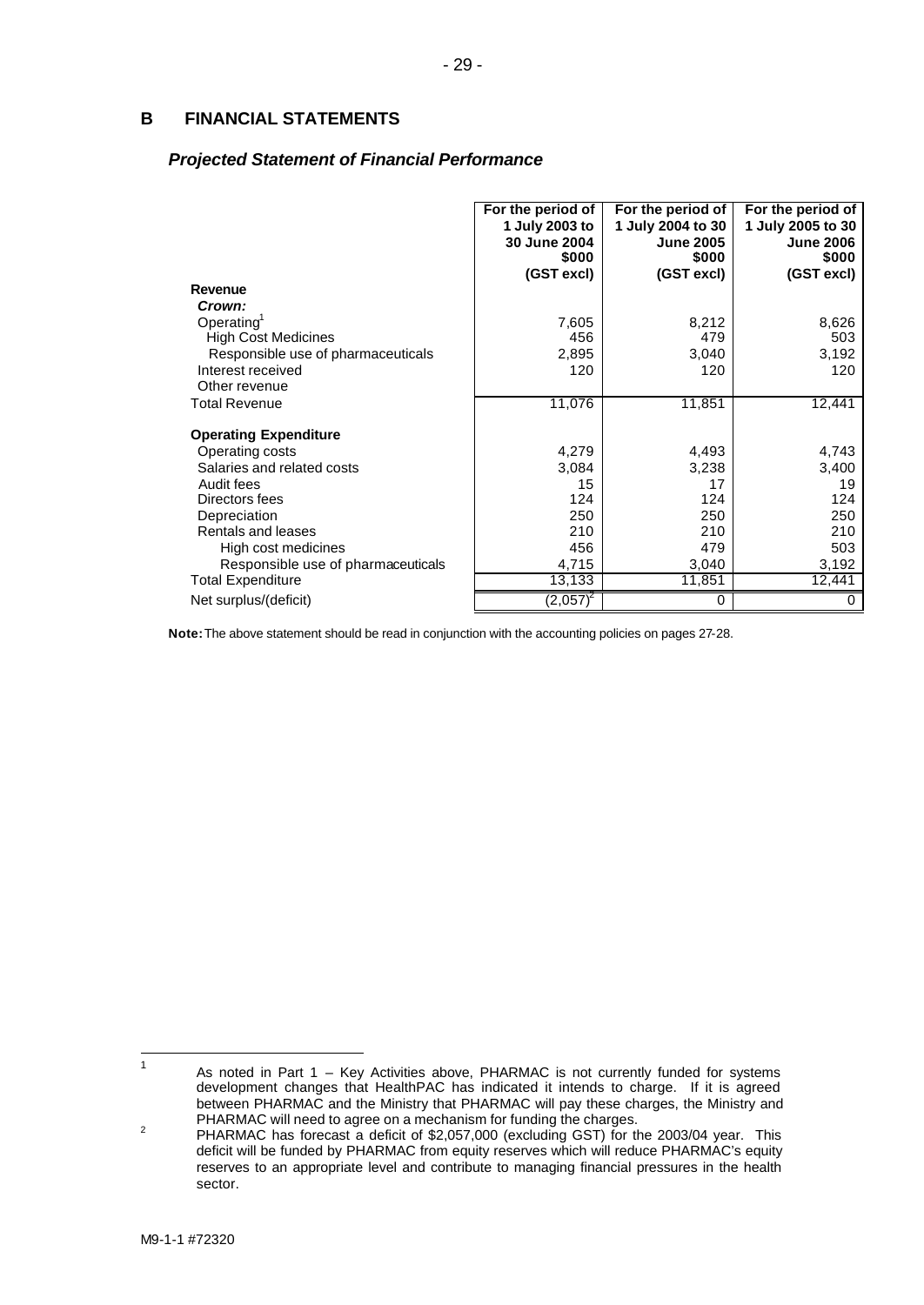|                                           | At 30 June 2004<br>\$000<br>(GST excl) | At 30 June 2005<br>\$000<br>(GST excl) | At 30 June 2006<br>\$000<br>(GST excl) |
|-------------------------------------------|----------------------------------------|----------------------------------------|----------------------------------------|
| <b>PUBLIC EQUITY</b>                      |                                        |                                        |                                        |
| <b>Retained Earnings &amp; Reserves</b>   | 1,090                                  | 1,090                                  | 1,090                                  |
| <b>TOTAL PUBLIC EQUITY</b>                | 1,090                                  | 1,090                                  | 1,090                                  |
| Represented by:<br><b>Current Assets</b>  |                                        |                                        |                                        |
| Cash and bank                             | 2,001                                  | 2,001                                  | 2,001                                  |
| Receivables and prepayments               | 1,056                                  | 1,139                                  | 1,139                                  |
| <b>Total current assets</b>               | 3,057                                  | 3,140                                  | 3,140                                  |
|                                           |                                        |                                        |                                        |
| Non-current assets<br><b>Fixed assets</b> | 510                                    | 510                                    | 510                                    |
| <b>Total non-current assets</b>           | 510                                    | 510                                    | 510                                    |
|                                           |                                        |                                        |                                        |
| <b>Total assets</b>                       | 3,567                                  | 3,650                                  | 3,650                                  |
| <b>Current liabilities</b>                |                                        |                                        |                                        |
| Payables                                  | 2,477                                  | 2,560                                  | 2,560                                  |
| <b>Total current liabilities</b>          | 2,477                                  | 2,560                                  | 2,560                                  |
| <b>NET ASSETS</b>                         | 1,090                                  | 1,090                                  | 1,090                                  |

# *Projected Statement of Financial Position*

**Note:** The above statement should be read in conjunction with the accounting policies on pages 27-28.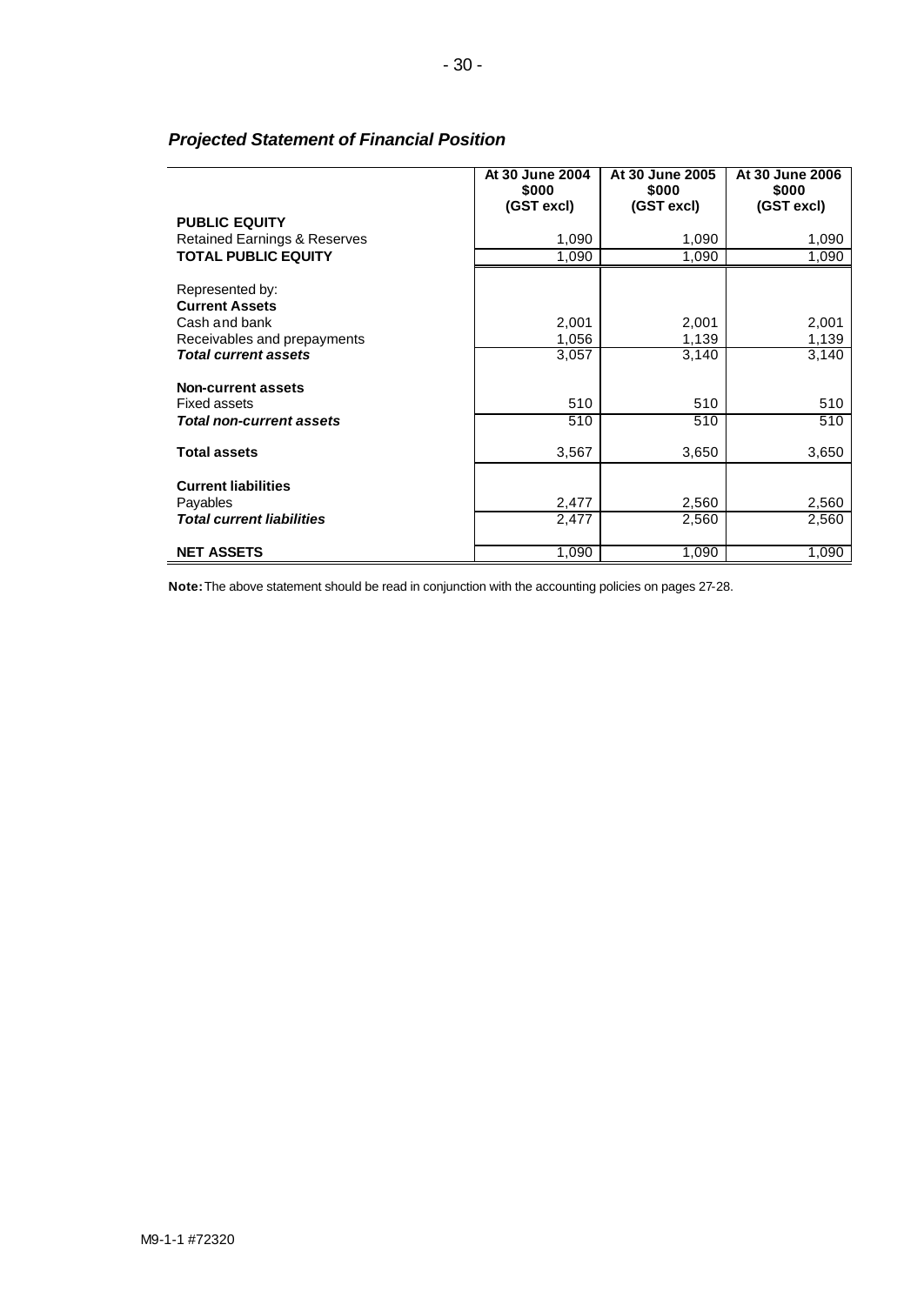## *Projected Cash Flow Statement*

|                                                                          | For the period<br>of 1 July 2003 to<br>30 June 2004<br>\$000<br>(GST incl) | For the period<br>of 1 July 2004 to<br>30 June 2005<br>\$000<br>(GST incl) | For the period<br>of 1 July 2005 to<br>30 June 2006<br>\$000<br>(GST incl) |
|--------------------------------------------------------------------------|----------------------------------------------------------------------------|----------------------------------------------------------------------------|----------------------------------------------------------------------------|
| <b>Cash flows - Operating activities</b>                                 |                                                                            |                                                                            |                                                                            |
| Cash was provided from:                                                  |                                                                            |                                                                            |                                                                            |
| - Ministry of Health                                                     | 12,326                                                                     | 12,942                                                                     | 13,589                                                                     |
| - Interest                                                               | 120                                                                        | 120                                                                        | 120                                                                        |
|                                                                          | 12,446                                                                     | 13,062                                                                     | 13,709                                                                     |
|                                                                          |                                                                            |                                                                            |                                                                            |
| Cash was disbursed to:                                                   |                                                                            |                                                                            |                                                                            |
| - Payments to suppliers and employees                                    | (14, 229)                                                                  | (12, 431)                                                                  | (13,078)                                                                   |
| - Net GST                                                                | (364)                                                                      | (381)                                                                      | (381)                                                                      |
|                                                                          | (14,593)                                                                   | (12,812)                                                                   | (13, 459)                                                                  |
| Net cash flow from operating activities                                  | (2, 147)                                                                   | 250                                                                        | 250                                                                        |
| <b>Cash flows - Investing activities</b><br>Cash was disbursed to:       |                                                                            |                                                                            |                                                                            |
| - Purchase of fixed assets                                               | (266)                                                                      | (250)                                                                      | (250)                                                                      |
| Net cash flow from investing activities                                  | (266)                                                                      | (250)                                                                      | (250)                                                                      |
| Cash flows - Financing activities                                        |                                                                            |                                                                            |                                                                            |
| Net cash flow from financing                                             |                                                                            |                                                                            |                                                                            |
| Net increase/(decrease) in cash held<br>Add opening cash brought forward | (2, 413)<br>4,414                                                          | 0<br>2,001                                                                 | 0<br>2,001                                                                 |
| <b>Closing cash balance</b>                                              | 2,001                                                                      | 2,001                                                                      | 2,001                                                                      |

**Note:** The above statement should be read in conjunction with the accounting policies on pages 27-28.

# *Projected Movement in Equity*

|                                                          | 2003 / 2004<br>\$000<br>(GST excl) | 2004 / 2005<br>\$000<br>(GST excl) | 2005 / 2006<br>\$000<br>(GST excl) |
|----------------------------------------------------------|------------------------------------|------------------------------------|------------------------------------|
| Public equity at the beginning of the period             | 3,148                              | 1,091                              | 1,091                              |
| Net surplus/(deficit)                                    | (2,057)                            | $\Omega$                           | $\Omega$                           |
| Total recognised revenues and expenses<br>for the period | (2,057)                            | 0                                  | $\Omega$                           |
|                                                          |                                    |                                    |                                    |
| Public equity as at the end of the period                | 1,091                              | 1,091                              | 1,091                              |

**Note:** The above statement should be read in conjunction with the accounting policies on pages 27-28.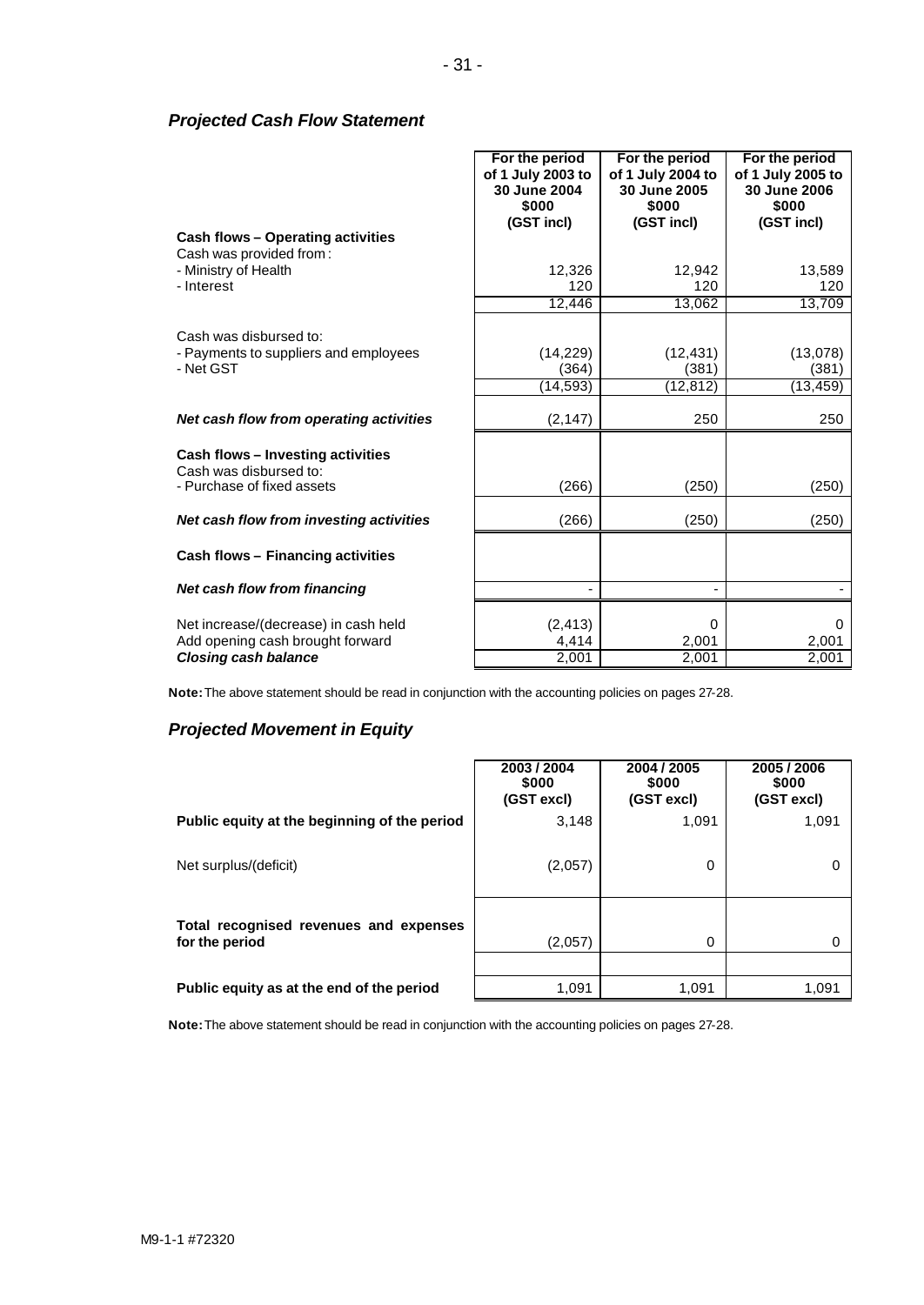|                                         | 2003 / 2004<br>\$000<br>(GST excl) | 2004 / 2005<br>\$000<br>(GST excl) | 2005/2006<br>\$000<br>(GST excl) |
|-----------------------------------------|------------------------------------|------------------------------------|----------------------------------|
| Net operating surplus (deficit)         | (2,057)                            |                                    |                                  |
| Add non-cash items:<br>Depreciation     | 250                                | 250                                | 250                              |
| Total non-cash items                    | 250                                | 250                                | 250                              |
| Add/(less) working capital movements:   |                                    |                                    |                                  |
| Decrease (increase) in receivables      | (625)                              | (83)                               |                                  |
| Increase (decrease) in payables         | 285                                | 83                                 |                                  |
| Working capital movement - net          | (340)                              | ŋ                                  |                                  |
| Net cash flow from operating activities | (2,147)                            | 250                                | 250                              |

# *Reconciliation of Net Surplus to Cash Flow from Operating Activities*

**Note:** The above statement should be read in conjunction with the accounting policies on pages 27-28.

#### *Key Assumptions*

- $\triangleright$  The operating budget has been based upon the continuation of PHARMAC's existing level of activity, provision for new activities, future work plans and estimated costs.
- $\triangleright$  Demand Side budget is based on estimated future activity.

#### *Actual results may differ from Forecast*

This summarised financial information is forward looking and based on prudent assumptions which may or may not eventuate. The financial forecasts are dependent on the outcome of funding negotiations for the out-years. Accordingly, the actual financial performance, financial position and cash flows are likely to vary from the projected information presented.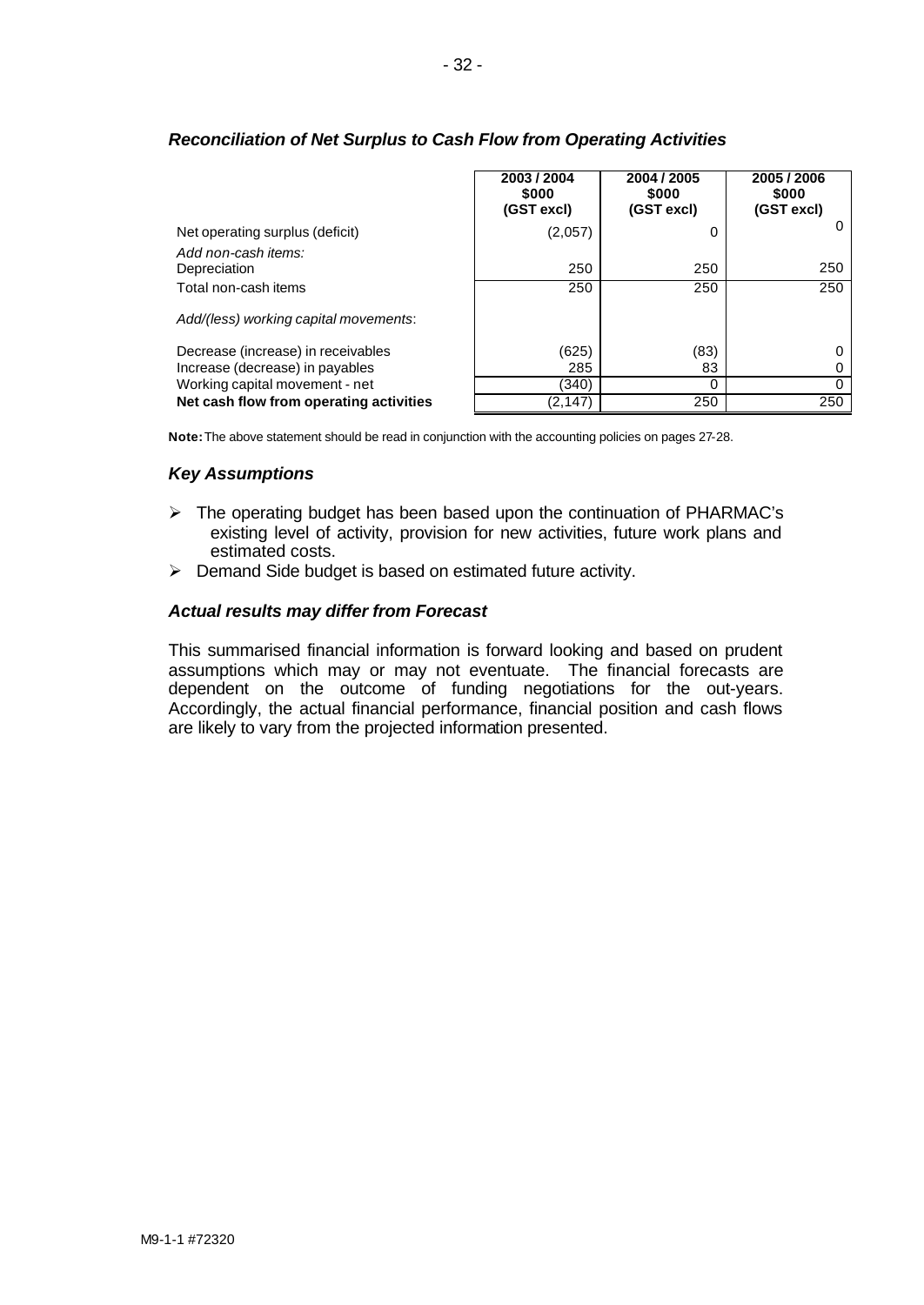#### **Formal Reports**

PHARMAC will provide the Minister and the Director-General of Health with a monthly report by the  $20<sup>th</sup>$  working day of the following month covering, at a minimum:

- $\triangleright$  pharmaceutical subsidy expenditure and rebates compared with budget and revised forecasts of expenditure and rebates when appropriate;
- $\triangleright$  major Schedule decisions;
- $\triangleright$  significant issues or developments that the Minister or Ministry should be aware of;
- $\triangleright$  any potential non-performance against the Crown Funding Agreement;
- ÿ PHARMAC's operational financial performance showing:
	- Year to date: actual, budget, variance (\$), variance (%), with commentary to explain significant variances;
	- Year to date financial performance;
	- Year to date financial position;
	- Year end forecast; and
	- Year end budget;
- $\triangleright$  PHARMAC's performance against all performance measures contained in this SOI that fell due in the previous month. PHARMAC may also outline progress made towards achievement of significant milestones due in later months; and
- $\triangleright$  for each monthly report which falls in the month following the end of a quarter (ie the monthly reports for October, January, April and July):
	- PHARMAC will provide the Ministry with an update on price, volume, mix and expenditure indices; and
	- a statement of cashflows for the immediately preceding quarter.

# **Informal Reports**

In addition to the formal reports the Board, will, at any time necessary:

- $\triangleright$  alert the Minister and the Ministry to any emerging factors that PHARMAC is aware of that could preclude the achievement of any expectation set out in the Crown Funding Agreement; and
- $\triangleright$  inform the Minister and the Ministry of any issue likely to be of significance to the Minister.

#### **Reports to Parliament**

PHARMAC will prepare a Statement of Intent for 2004/05 and Annual Report for the year July 2004 to June 2005.

The content and timing of the production of these documents shall comply with the requirements of the NZPHD Act and the PF Act.

#### **Information for Ministers**

On request, PHARMAC will provide: